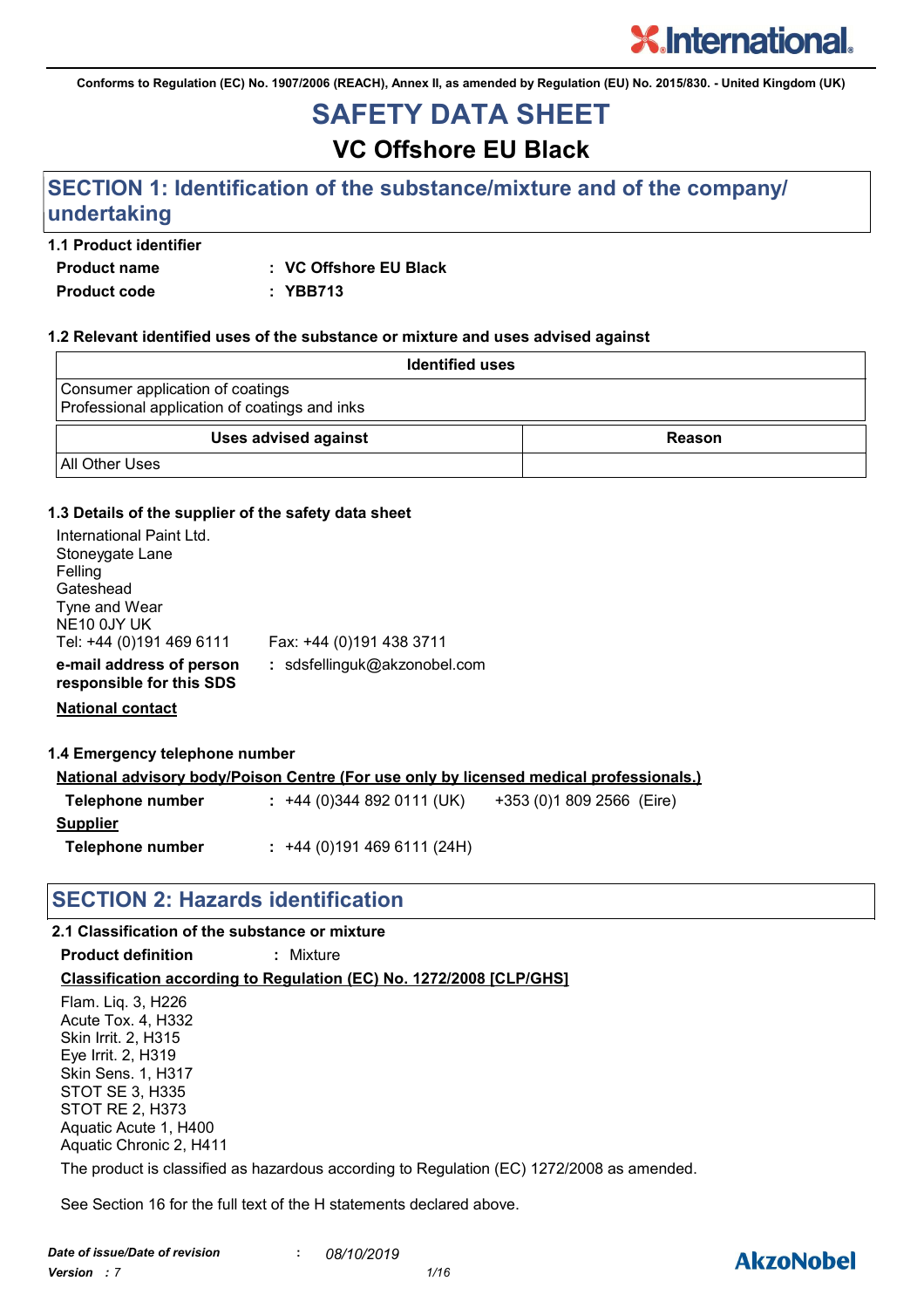**2.2 Label elements**

### **SECTION 2: Hazards identification**

See Section 11 for more detailed information on health effects and symptoms.

| <b>Hazard pictograms</b>                                                                                                                                 |                                                                                                                                                                                                                                                                                                                                                          |
|----------------------------------------------------------------------------------------------------------------------------------------------------------|----------------------------------------------------------------------------------------------------------------------------------------------------------------------------------------------------------------------------------------------------------------------------------------------------------------------------------------------------------|
| <b>Signal word</b>                                                                                                                                       | : Warning                                                                                                                                                                                                                                                                                                                                                |
| <b>Hazard statements</b>                                                                                                                                 | : Flammable liquid and vapour.<br>Harmful if inhaled.<br>Causes serious eye irritation.<br>Causes skin irritation.<br>May cause an allergic skin reaction.<br>May cause respiratory irritation.<br>May cause damage to organs through prolonged or repeated exposure.<br>Very toxic to aquatic life.<br>Toxic to aquatic life with long lasting effects. |
| <b>Precautionary statements</b>                                                                                                                          |                                                                                                                                                                                                                                                                                                                                                          |
| General                                                                                                                                                  | : Read label before use. Keep out of reach of children. If medical advice is needed,<br>have product container or label at hand.                                                                                                                                                                                                                         |
| <b>Prevention</b>                                                                                                                                        | : Wear protective gloves. Wear eye or face protection. Keep away from heat, hot<br>surfaces, sparks, open flames and other ignition sources. No smoking. Use only<br>outdoors or in a well-ventilated area. Avoid release to the environment. Do not<br>breathe vapour.                                                                                  |
| <b>Response</b>                                                                                                                                          | : IF INHALED: Remove person to fresh air and keep comfortable for breathing. IF<br>ON SKIN (or hair): Take off immediately all contaminated clothing. Rinse skin with<br>water or shower. IF ON SKIN: Take off contaminated clothing and wash it before<br>reuse.                                                                                        |
| <b>Storage</b>                                                                                                                                           | : Keep cool.                                                                                                                                                                                                                                                                                                                                             |
| <b>Disposal</b>                                                                                                                                          | : Dispose of contents and container in accordance with all local, regional, national<br>and international regulations.                                                                                                                                                                                                                                   |
| <b>Hazardous ingredients</b>                                                                                                                             | : Reaction mass of: Xylenes<br>rosin                                                                                                                                                                                                                                                                                                                     |
| <b>Supplemental label</b><br>elements                                                                                                                    |                                                                                                                                                                                                                                                                                                                                                          |
|                                                                                                                                                          | Wear appropriate respirator when ventilation is inadequate.                                                                                                                                                                                                                                                                                              |
| <b>Annex XVII - Restrictions</b><br>on the manufacture,<br>placing on the market and<br>use of certain dangerous<br>substances, mixtures and<br>articles | : Not applicable.                                                                                                                                                                                                                                                                                                                                        |
| <b>Biocidal products regulation</b>                                                                                                                      |                                                                                                                                                                                                                                                                                                                                                          |
| <b>Authorisation number (UK)</b>                                                                                                                         | <b>HSE No. 9573</b>                                                                                                                                                                                                                                                                                                                                      |
| <b>Authorisation number</b><br>(Malta)                                                                                                                   | MCCAA 2013-04-01-B01                                                                                                                                                                                                                                                                                                                                     |
| <b>Authorisation number</b><br>(Ireland)                                                                                                                 | PCS No. 96738                                                                                                                                                                                                                                                                                                                                            |
| <b>Warnings for vulnerable</b><br>groups                                                                                                                 | Children shall be kept away until treated surfaces are dry.                                                                                                                                                                                                                                                                                              |

## **AkzoNobel**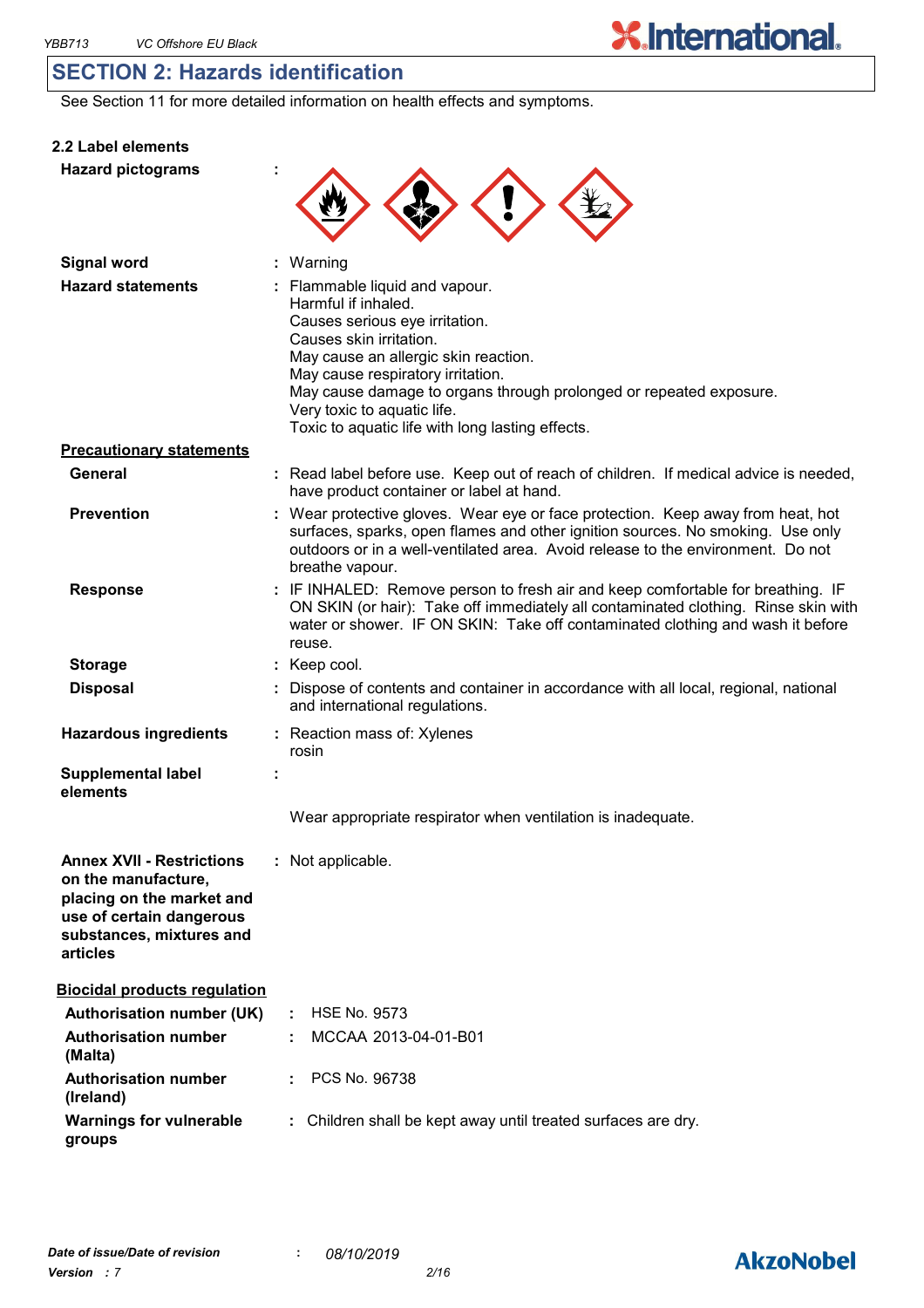## **SECTION 2: Hazards identification**

| <b>Product Specific</b><br><b>Information</b> | : FIRST AID Do not breathe dust/fume/gas/mist/vapours/spray. IF SWALLOWED:<br>Do NOT induce vomiting. Get immediate medical advice/attention. IF ON SKIN:<br>Wash with plenty of soap and water. Do not use solvents or thinners to clean the<br>skin. If skin irritation or rash occurs: Get medical attention. IF IN EYES: Rinse                                                                                                                                                                                                                 |
|-----------------------------------------------|----------------------------------------------------------------------------------------------------------------------------------------------------------------------------------------------------------------------------------------------------------------------------------------------------------------------------------------------------------------------------------------------------------------------------------------------------------------------------------------------------------------------------------------------------|
|                                               | cautiously with water for several minutes. Remove contact lenses, if present and<br>easy to do. Continue rinsing. IF INHALED: If not breathing, give artificial<br>respiration. If breathing is difficult, remove victim to fresh air and keep at rest in a<br>position comfortable for breathing. Give nothing by mouth. Get medical attention<br>if you feel unwell. Contaminated work clothing should not be allowed out of the                                                                                                                 |
|                                               | workplace. Keep unnecessary and unprotected personnel from entering. Store in<br>a well-ventilated place. Keep container tightly closed. Do not reuse container.<br>Collect spillage. Application, maintenance and repair activities shall be<br>conducted within a contained area, on an impermeable hard standing with<br>bunding or on soil covered with an impermeable material to prevent losses and<br>minimize emissions to the environment, and that any losses or waste containing<br>a biocide shall be collected for reuse or disposal. |

**Other hazards which do : not result in classification** : None known. **2.3 Other hazards**

### **SECTION 3: Composition/information on ingredients**

| 3.2 Mixtures                                | : Mixture                                                                               |                  |                                                                                                                                                                                                            |                    |             |
|---------------------------------------------|-----------------------------------------------------------------------------------------|------------------|------------------------------------------------------------------------------------------------------------------------------------------------------------------------------------------------------------|--------------------|-------------|
| <b>Product/ingredient</b><br>name           | <b>Identifiers</b>                                                                      | $%$ by<br>weight | <b>Classification</b><br><b>Regulation (EC) No.</b><br>1272/2008 [CLP]                                                                                                                                     | <b>Nota</b><br>(s) | <b>Type</b> |
| Reaction mass of:<br><b>Xylenes</b>         | REACH#:<br>01-2119488216-32<br>EC: 905-588-0<br>Index: 601-022-00-9                     | $≥25 - ≤50$      | Flam. Liq. 3, H226<br>Acute Tox. 4, H312<br>Acute Tox. 4, H332<br>Skin Irrit. 2, H315<br>Eye Irrit. 2, H319<br>STOT SE 3, H335<br><b>STOT RE 2, H373</b><br>Asp. Tox. 1, H304<br>Aquatic Chronic 3, H412   | $\mathsf C$        | [1] [2]     |
| zinc oxide                                  | REACH #:<br>01-2119463881-32<br>EC: 215-222-5<br>CAS: 1314-13-2<br>Index: 030-013-00-7  | $≥10 - 25$       | Aquatic Acute 1, H400 (M=10)<br>Aquatic Chronic 1, H410 (M=1)                                                                                                                                              |                    | $[1]$       |
| rosin                                       | REACH #:<br>01-2119480418-32<br>EC: 232-475-7<br>CAS: 8050-09-7<br>Index: 650-015-00-7  | $≥5 - ≤10$       | Skin Sens. 1, H317<br>Aquatic Chronic 4, H413                                                                                                                                                              |                    | [1] [2]     |
| Solvent naphtha<br>(petroleum), light arom. | REACH #:<br>01-2119455851-35<br>EC: 265-199-0<br>CAS: 64742-95-6<br>Index: 649-356-00-4 | $\leq$ 3         | Flam. Liq. 3, H226<br>STOT SE 3, H335<br>STOT SE 3, H336<br>Asp. Tox. 1, H304<br>Aquatic Chronic 2, H411<br><b>EUH066</b><br>See Section 16 for the<br>full text of the H<br>statements declared<br>above. | P                  | [1] [2]     |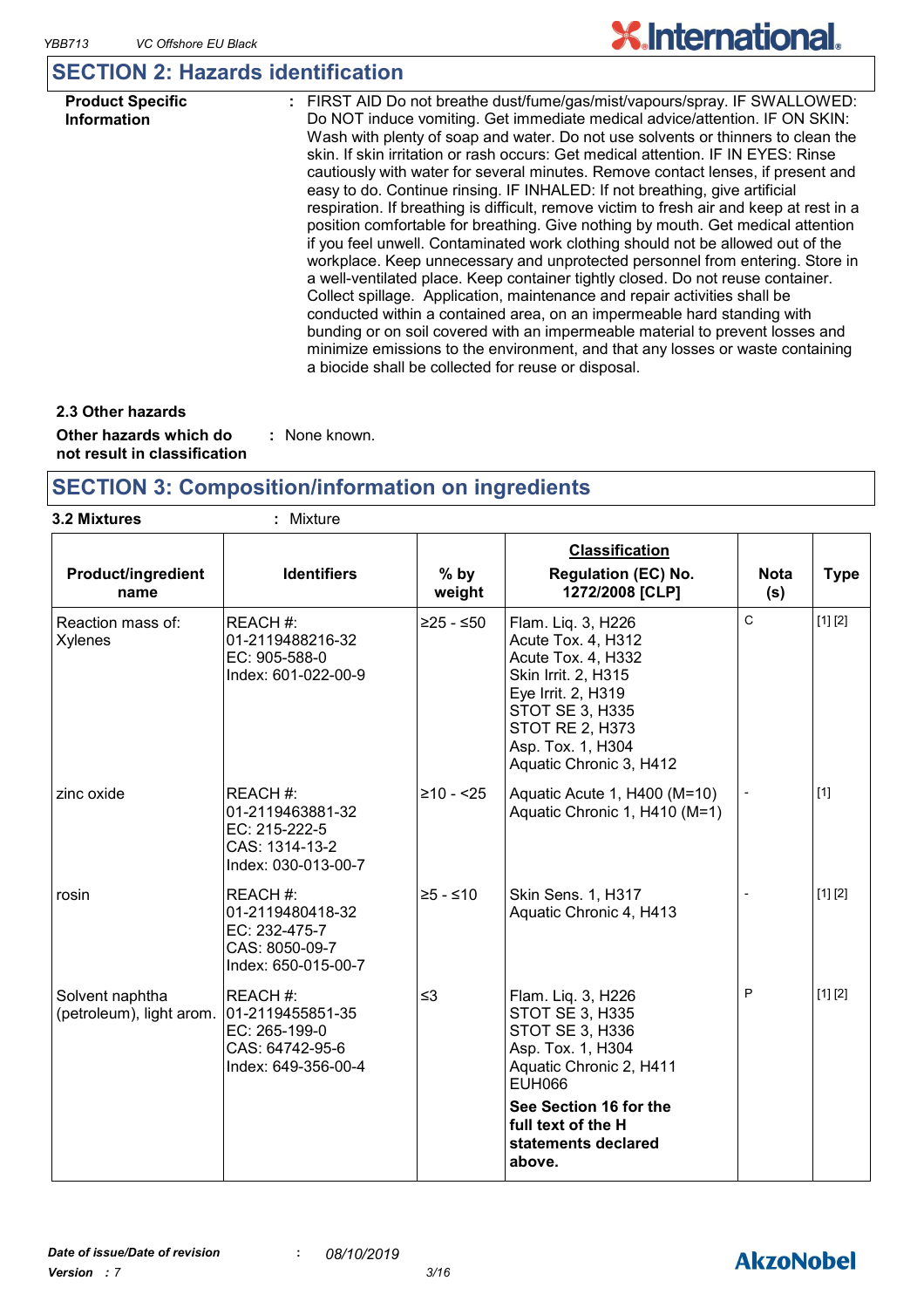### **SECTION 3: Composition/information on ingredients**

There are no additional ingredients present which, within the current knowledge of the supplier and in the concentrations applicable, are classified as hazardous to health or the environment, are PBTs or vPvBs or have been assigned a workplace exposure limit and hence require reporting in this section.

#### **Type**

[1] Substance classified with a health or environmental hazard

- [2] Substance with a workplace exposure limit
- [3] Substance meets the criteria for PBT according to Regulation (EC) No. 1907/2006, Annex XIII
- [4] Substance meets the criteria for vPvB according to Regulation (EC) No. 1907/2006, Annex XIII

[5] Substance of equivalent concern

Occupational exposure limits, if available, are listed in Section 8.

### **SECTION 4: First aid measures**

#### **4.1 Description of first aid measures**

| General                           | : In all cases of doubt, or when symptoms persist, seek medical attention. Never give<br>anything by mouth to an unconscious person. If unconscious, place in recovery<br>position and seek medical advice.                                                                                                                                                                                                     |
|-----------------------------------|-----------------------------------------------------------------------------------------------------------------------------------------------------------------------------------------------------------------------------------------------------------------------------------------------------------------------------------------------------------------------------------------------------------------|
| Eye contact                       | : Remove contact lenses, irrigate copiously with clean, fresh water, holding the<br>eyelids apart for at least 10 minutes and seek immediate medical advice.                                                                                                                                                                                                                                                    |
| <b>Inhalation</b>                 | : Remove to fresh air. Keep person warm and at rest. If not breathing, if breathing is<br>irregular or if respiratory arrest occurs, provide artificial respiration or oxygen by<br>trained personnel. Seek medical attention.                                                                                                                                                                                  |
| <b>Skin contact</b>               | : Remove contaminated clothing and shoes. Wash skin thoroughly with soap and<br>water or use recognised skin cleanser. Seek medical attention if irritation persists.<br>Do NOT use solvents or thinners.                                                                                                                                                                                                       |
| Ingestion                         | : If swallowed, seek medical advice immediately and show the container or label.<br>Keep person warm and at rest. Do NOT induce vomiting.                                                                                                                                                                                                                                                                       |
| <b>Protection of first-aiders</b> | : No action shall be taken involving any personal risk or without suitable training. If it<br>is suspected that fumes are still present, the rescuer should wear an appropriate<br>mask or self-contained breathing apparatus. It may be dangerous to the person<br>providing aid to give mouth-to-mouth resuscitation. Wash contaminated clothing<br>thoroughly with water before removing it, or wear gloves. |

#### **4.2 Most important symptoms and effects, both acute and delayed**

| <b>Potential acute health effects</b> |                                                                                                                                                                                        |
|---------------------------------------|----------------------------------------------------------------------------------------------------------------------------------------------------------------------------------------|
| Eye contact                           | : Causes serious eye irritation.                                                                                                                                                       |
| <b>Inhalation</b>                     | Harmful if inhaled. May cause respiratory irritation.                                                                                                                                  |
| <b>Skin contact</b>                   | : Causes skin irritation. May cause an allergic skin reaction.                                                                                                                         |
| Ingestion                             | Irritating to mouth, throat and stomach.                                                                                                                                               |
| Over-exposure signs/symptoms          |                                                                                                                                                                                        |
| Eye contact                           | : Adverse symptoms may include the following:<br>pain or irritation<br>watering<br>redness                                                                                             |
| <b>Inhalation</b>                     | : Adverse symptoms may include the following:<br>respiratory tract irritation<br>coughing<br>headache<br>drowsiness/fatigue<br>dizziness/vertigo<br>muscle weakness<br>unconsciousness |
| <b>Skin contact</b>                   | : Adverse symptoms may include the following:<br>irritation<br>redness                                                                                                                 |
| Ingestion                             | : No specific data.                                                                                                                                                                    |
|                                       |                                                                                                                                                                                        |

#### **4.3 Indication of any immediate medical attention and special treatment needed**

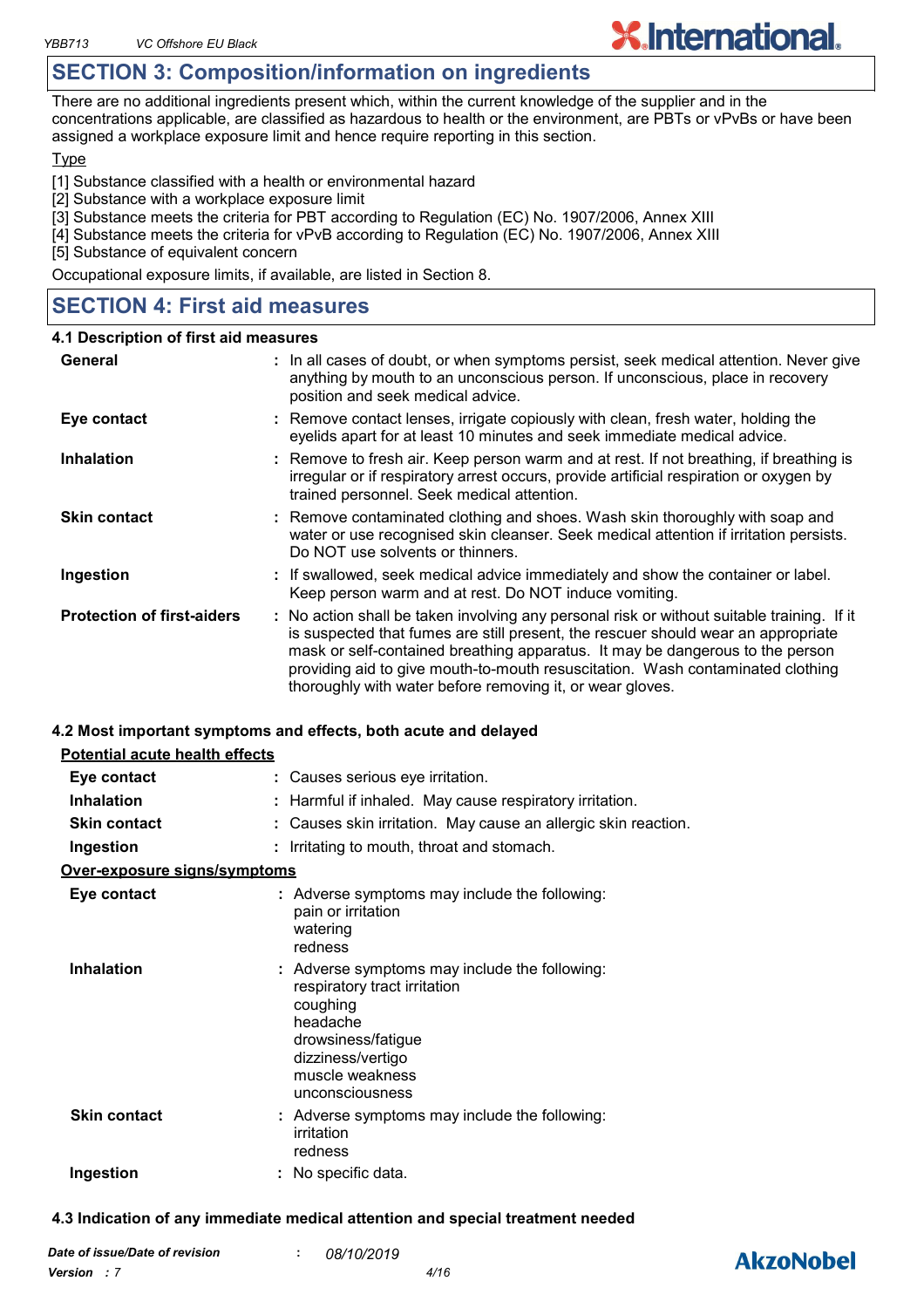$\mathsf{r}$ 

# **X.International.**

| <b>SECTION 4: First aid measures</b>                     |                                                                                                                                                                                                                                                                                                                                                                                                                                                                                  |
|----------------------------------------------------------|----------------------------------------------------------------------------------------------------------------------------------------------------------------------------------------------------------------------------------------------------------------------------------------------------------------------------------------------------------------------------------------------------------------------------------------------------------------------------------|
| Notes to physician                                       | : Treat symptomatically. Contact poison treatment specialist immediately if large<br>quantities have been ingested or inhaled.                                                                                                                                                                                                                                                                                                                                                   |
| <b>Specific treatments</b>                               | : No specific treatment.                                                                                                                                                                                                                                                                                                                                                                                                                                                         |
| <b>SECTION 5: Firefighting measures</b>                  |                                                                                                                                                                                                                                                                                                                                                                                                                                                                                  |
| 5.1 Extinguishing media                                  |                                                                                                                                                                                                                                                                                                                                                                                                                                                                                  |
| <b>Suitable extinguishing</b><br>media                   | : Use dry chemical, $CO2$ , water spray (fog) or foam.                                                                                                                                                                                                                                                                                                                                                                                                                           |
| Unsuitable extinguishing<br>media                        | : Do not use water jet.                                                                                                                                                                                                                                                                                                                                                                                                                                                          |
|                                                          | 5.2 Special hazards arising from the substance or mixture                                                                                                                                                                                                                                                                                                                                                                                                                        |
| <b>Hazards from the</b><br>substance or mixture          | : Flammable liquid and vapour. In a fire or if heated, a pressure increase will occur<br>and the container may burst, with the risk of a subsequent explosion. Runoff to<br>sewer may create fire or explosion hazard. This material is very toxic to aquatic life.<br>This material is toxic to aquatic life with long lasting effects. Fire water<br>contaminated with this material must be contained and prevented from being<br>discharged to any waterway, sewer or drain. |
| <b>Hazardous thermal</b><br>decomposition products       | : Decomposition products may include the following materials:<br>carbon dioxide<br>carbon monoxide<br>metal oxide/oxides                                                                                                                                                                                                                                                                                                                                                         |
| 5.3 Advice for firefighters                              |                                                                                                                                                                                                                                                                                                                                                                                                                                                                                  |
| <b>Special protective actions</b><br>for fire-fighters   | : Promptly isolate the scene by removing all persons from the vicinity of the incident if<br>there is a fire. No action shall be taken involving any personal risk or without<br>suitable training. Move containers from fire area if this can be done without risk.<br>Use water spray to keep fire-exposed containers cool.                                                                                                                                                    |
| <b>Special protective</b><br>equipment for fire-fighters | : Fire-fighters should wear appropriate protective equipment and self-contained<br>breathing apparatus (SCBA) with a full face-piece operated in positive pressure<br>mode. Clothing for fire-fighters (including helmets, protective boots and gloves)<br>conforming to European standard EN 469 will provide a basic level of protection for<br>chemical incidents.                                                                                                            |

### **SECTION 6: Accidental release measures**

#### **6.1 Personal precautions, protective equipment and emergency procedures**

| For non-emergency<br>personnel                           | : No action shall be taken involving any personal risk or without suitable training.<br>Evacuate surrounding areas. Keep unnecessary and unprotected personnel from<br>entering. Do not touch or walk through spilt material. Shut off all ignition sources.<br>No flares, smoking or flames in hazard area. Avoid breathing vapour or mist.<br>Provide adequate ventilation. Wear appropriate respirator when ventilation is<br>inadequate. Put on appropriate personal protective equipment. |  |
|----------------------------------------------------------|------------------------------------------------------------------------------------------------------------------------------------------------------------------------------------------------------------------------------------------------------------------------------------------------------------------------------------------------------------------------------------------------------------------------------------------------------------------------------------------------|--|
|                                                          | For emergency responders : If specialised clothing is required to deal with the spillage, take note of any<br>information in Section 8 on suitable and unsuitable materials. See also the<br>information in "For non-emergency personnel".                                                                                                                                                                                                                                                     |  |
| 6.2 Environmental<br>precautions                         | : Avoid dispersal of spilt material and runoff and contact with soil, waterways, drains<br>and sewers. Inform the relevant authorities if the product has caused environmental<br>pollution (sewers, waterways, soil or air). Water polluting material. May be harmful<br>to the environment if released in large quantities. Collect spillage.                                                                                                                                                |  |
| 6.3 Methods and material for containment and cleaning up |                                                                                                                                                                                                                                                                                                                                                                                                                                                                                                |  |
| <b>Small spill</b>                                       | : Stop leak if without risk. Move containers from spill area. Use spark-proof tools and<br>explosion-proof equipment. Dilute with water and mop up if water-soluble.<br>Alternatively, or if water-insoluble, absorb with an inert dry material and place in an<br>appropriate waste disposal container. Dispose of via a licensed waste disposal<br>contractor.                                                                                                                               |  |

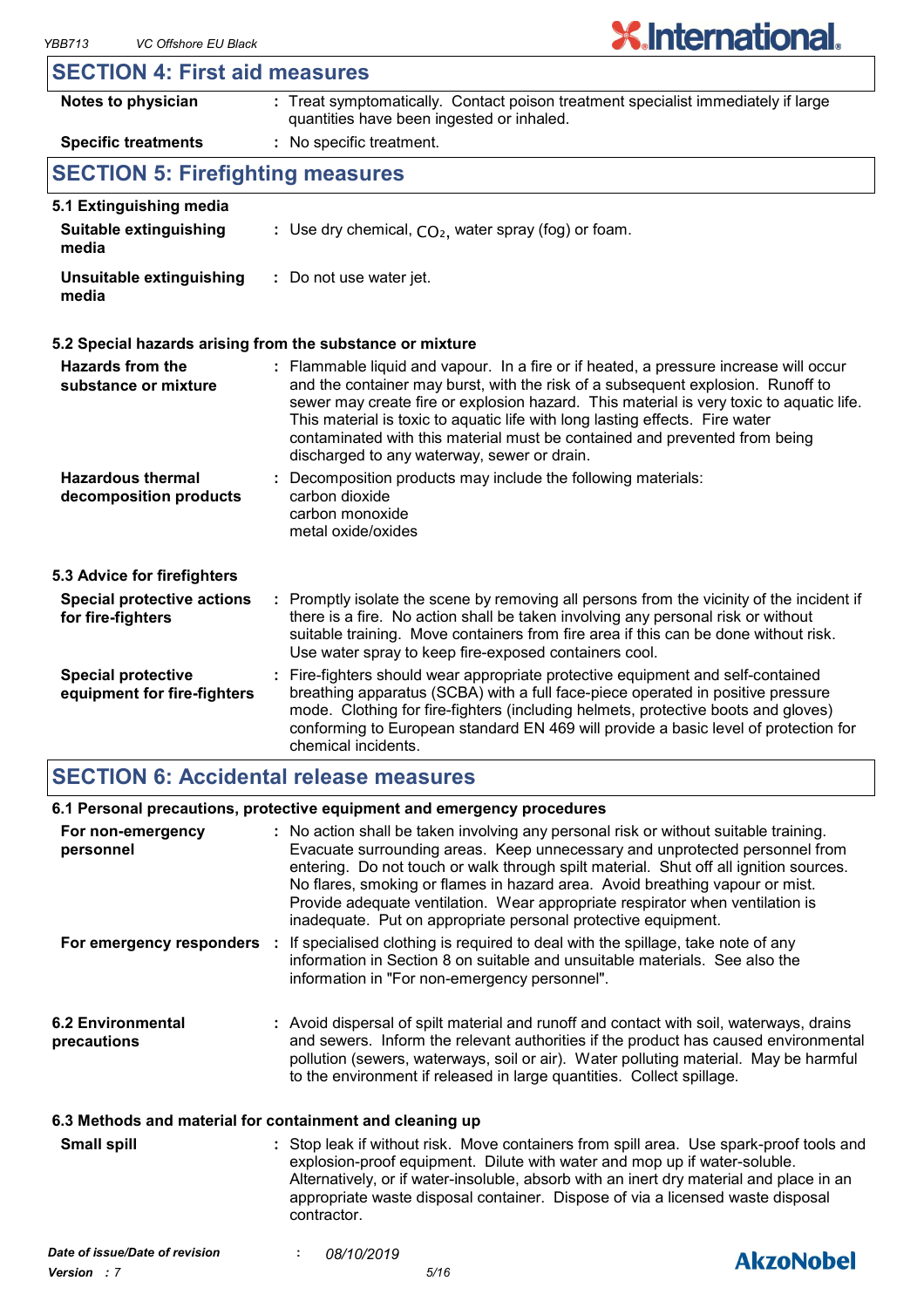| والقويم ومحمولات | . Oten laal: : finithent sial: Maria aastajaasa fsas |
|------------------|------------------------------------------------------|
|                  | <b>SECTION 6: Accidental release measures</b>        |

| Large spill                        | : Stop leak if without risk. Move containers from spill area. Use spark-proof tools and<br>explosion-proof equipment. Approach the release from upwind. Prevent entry into<br>sewers, water courses, basements or confined areas. Wash spillages into an<br>effluent treatment plant or proceed as follows. Contain and collect spillage with non-<br>combustible, absorbent material e.g. sand, earth, vermiculite or diatomaceous earth<br>and place in container for disposal according to local regulations. Dispose of via a<br>licensed waste disposal contractor. Contaminated absorbent material may pose the<br>same hazard as the spilt product. |
|------------------------------------|------------------------------------------------------------------------------------------------------------------------------------------------------------------------------------------------------------------------------------------------------------------------------------------------------------------------------------------------------------------------------------------------------------------------------------------------------------------------------------------------------------------------------------------------------------------------------------------------------------------------------------------------------------|
| 6.4 Reference to other<br>sections | : See Section 1 for emergency contact information.<br>See Section 8 for information on appropriate personal protective equipment.<br>See Section 13 for additional waste treatment information.                                                                                                                                                                                                                                                                                                                                                                                                                                                            |

### **SECTION 7: Handling and storage**

The information in this section contains generic advice and guidance. The list of Identified Uses in Section 1 should be consulted for any available use-specific information provided in the Exposure Scenario(s).

#### **7.1 Precautions for safe handling**

| <b>Protective measures</b>                | : Put on appropriate personal protective equipment (see Section 8). Persons with a<br>history of skin sensitization problems should not be employed in any process in<br>which this product is used. Do not get in eyes or on skin or clothing. Do not breathe<br>vapour or mist. Do not ingest. Avoid release to the environment. Use only with<br>adequate ventilation. Wear appropriate respirator when ventilation is inadequate.<br>Do not enter storage areas and confined spaces unless adequately ventilated.<br>Keep in the original container or an approved alternative made from a compatible<br>material, kept tightly closed when not in use. Store and use away from heat, sparks,<br>open flame or any other ignition source. Use explosion-proof electrical (ventilating,<br>lighting and material handling) equipment. Use only non-sparking tools. Take<br>precautionary measures against electrostatic discharges. Empty containers retain<br>product residue and can be hazardous. Do not reuse container. |
|-------------------------------------------|---------------------------------------------------------------------------------------------------------------------------------------------------------------------------------------------------------------------------------------------------------------------------------------------------------------------------------------------------------------------------------------------------------------------------------------------------------------------------------------------------------------------------------------------------------------------------------------------------------------------------------------------------------------------------------------------------------------------------------------------------------------------------------------------------------------------------------------------------------------------------------------------------------------------------------------------------------------------------------------------------------------------------------|
| Advice on general<br>occupational hygiene | Eating, drinking and smoking should be prohibited in areas where this material is<br>handled, stored and processed. Workers should wash hands and face before<br>eating, drinking and smoking. Remove contaminated clothing and protective<br>equipment before entering eating areas. See also Section 8 for additional<br>information on hygiene measures.                                                                                                                                                                                                                                                                                                                                                                                                                                                                                                                                                                                                                                                                     |

#### **7.2 Conditions for safe storage, including any incompatibilities**

Store in accordance with local regulations. Store in a segregated and approved area. Store in original container protected from direct sunlight in a dry, cool and well-ventilated area, away from incompatible materials (see Section 10) and food and drink. Store locked up. Eliminate all ignition sources. Vapours are heavier than air and may spread along floors. Separate from oxidizing materials. Keep container tightly closed and sealed until ready for use. Containers that have been opened must be carefully resealed and kept upright to prevent leakage. Do not store in unlabelled containers. Use appropriate containment to avoid environmental contamination.

| 7.3 Specific end use(s)                 |                  |
|-----------------------------------------|------------------|
| <b>Recommendations</b>                  | : Not available. |
| Industrial sector specific<br>solutions | : Not available. |

### **SECTION 8: Exposure controls/personal protection**

The information in this section contains generic advice and guidance. Information is provided based on typical anticipated uses of the product. Additional measures might be required for bulk handling or other uses that could significantly increase worker exposure or environmental releases.

#### **8.1 Control parameters**

#### **Occupational exposure limits**

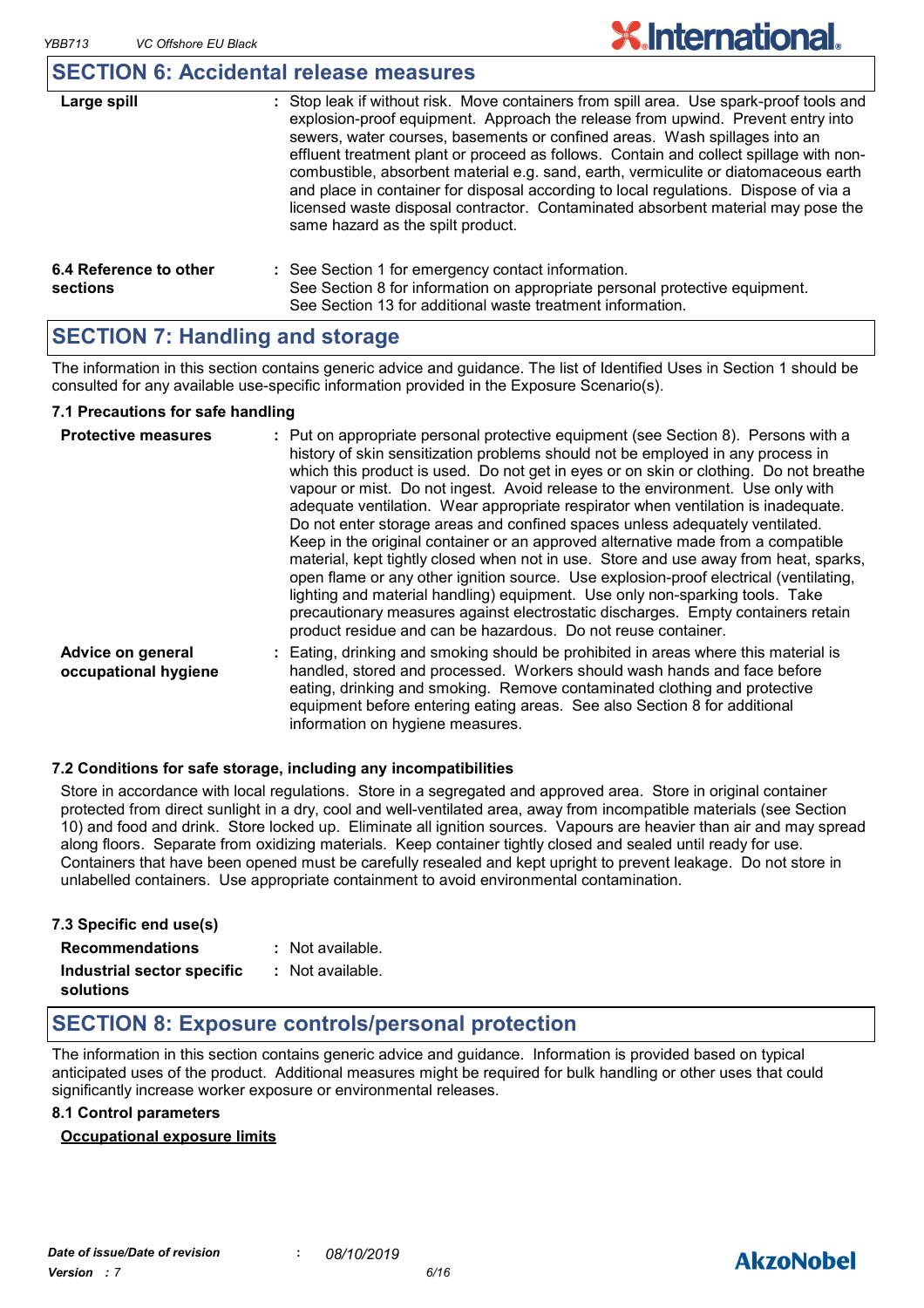## **SECTION 8: Exposure controls/personal protection**

| Reaction mass of: Xylenes<br>EH40/2005 WELs (United Kingdom (UK), 12/2011). Absorbed<br>through skin.<br>STEL: 441 mg/m <sup>3</sup> 15 minutes.<br>STEL: 100 ppm 15 minutes.<br>TWA: 220 mg/m <sup>3</sup> 8 hours.<br>TWA: 50 ppm 8 hours.<br>EH40/2005 WELs (United Kingdom (UK), 12/2011). Inhalation<br>rosin<br>sensitiser.<br>STEL: 0.15 mg/m <sup>3</sup> 15 minutes. Form: Fume<br>TWA: 0.05 mg/m <sup>3</sup> 8 hours. Form: Fume<br>Solvent naphtha (petroleum), light arom.<br>European Hydrocarbon Solvent Suppliers (CEFIC-HSPA)                                                                                                                                                                                                                                                                                                                                                                                                                                                                                                                                  |  |
|---------------------------------------------------------------------------------------------------------------------------------------------------------------------------------------------------------------------------------------------------------------------------------------------------------------------------------------------------------------------------------------------------------------------------------------------------------------------------------------------------------------------------------------------------------------------------------------------------------------------------------------------------------------------------------------------------------------------------------------------------------------------------------------------------------------------------------------------------------------------------------------------------------------------------------------------------------------------------------------------------------------------------------------------------------------------------------|--|
|                                                                                                                                                                                                                                                                                                                                                                                                                                                                                                                                                                                                                                                                                                                                                                                                                                                                                                                                                                                                                                                                                 |  |
|                                                                                                                                                                                                                                                                                                                                                                                                                                                                                                                                                                                                                                                                                                                                                                                                                                                                                                                                                                                                                                                                                 |  |
| methodology (Europe).<br>TWA: 100 mg/m <sup>3</sup> 8 hours.                                                                                                                                                                                                                                                                                                                                                                                                                                                                                                                                                                                                                                                                                                                                                                                                                                                                                                                                                                                                                    |  |
| <b>Recommended monitoring</b><br>If this product contains ingredients with exposure limits, personal, workplace<br>atmosphere or biological monitoring may be required to determine the effectiveness<br>procedures<br>of the ventilation or other control measures and/or the necessity to use respiratory<br>protective equipment. Reference should be made to monitoring standards, such as<br>the following: European Standard EN 689 (Workplace atmospheres - Guidance for<br>the assessment of exposure by inhalation to chemical agents for comparison with<br>limit values and measurement strategy) European Standard EN 14042 (Workplace<br>atmospheres - Guide for the application and use of procedures for the assessment<br>of exposure to chemical and biological agents) European Standard EN 482<br>(Workplace atmospheres - General requirements for the performance of procedures<br>for the measurement of chemical agents) Reference to national guidance<br>documents for methods for the determination of hazardous substances will also be<br>required. |  |
| <b>DNELS/DMELS</b><br>No DNELs/DMELs available.                                                                                                                                                                                                                                                                                                                                                                                                                                                                                                                                                                                                                                                                                                                                                                                                                                                                                                                                                                                                                                 |  |
| <b>PNECs</b><br>No PNECs available                                                                                                                                                                                                                                                                                                                                                                                                                                                                                                                                                                                                                                                                                                                                                                                                                                                                                                                                                                                                                                              |  |
| 8.2 Exposure controls                                                                                                                                                                                                                                                                                                                                                                                                                                                                                                                                                                                                                                                                                                                                                                                                                                                                                                                                                                                                                                                           |  |
| Appropriate engineering<br>: Use only with adequate ventilation. Use process enclosures, local exhaust<br>ventilation or other engineering controls to keep worker exposure to airborne<br>controls<br>contaminants below any recommended or statutory limits. The engineering<br>controls also need to keep gas, vapour or dust concentrations below any lower<br>explosive limits. Use explosion-proof ventilation equipment.                                                                                                                                                                                                                                                                                                                                                                                                                                                                                                                                                                                                                                                 |  |
| <b>Individual protection measures</b>                                                                                                                                                                                                                                                                                                                                                                                                                                                                                                                                                                                                                                                                                                                                                                                                                                                                                                                                                                                                                                           |  |
| : Wash hands, forearms and face thoroughly after handling chemical products,<br><b>Hygiene measures</b><br>before eating, smoking and using the lavatory and at the end of the working period.<br>Appropriate techniques should be used to remove potentially contaminated clothing.<br>Contaminated work clothing should not be allowed out of the workplace. Wash<br>contaminated clothing before reusing. Ensure that eyewash stations and safety<br>showers are close to the workstation location.                                                                                                                                                                                                                                                                                                                                                                                                                                                                                                                                                                          |  |
| <b>Eye/face protection</b><br>: Safety eyewear complying with an approved standard should be used when a risk<br>assessment indicates this is necessary to avoid exposure to liquid splashes, mists,<br>gases or dusts. Use eye protection according to EN 166, designed to protect<br>against liquid splashes. If contact is possible, the following protection should be<br>worn, unless the assessment indicates a higher degree of protection: chemical<br>splash goggles.                                                                                                                                                                                                                                                                                                                                                                                                                                                                                                                                                                                                  |  |
| <b>Skin protection</b>                                                                                                                                                                                                                                                                                                                                                                                                                                                                                                                                                                                                                                                                                                                                                                                                                                                                                                                                                                                                                                                          |  |

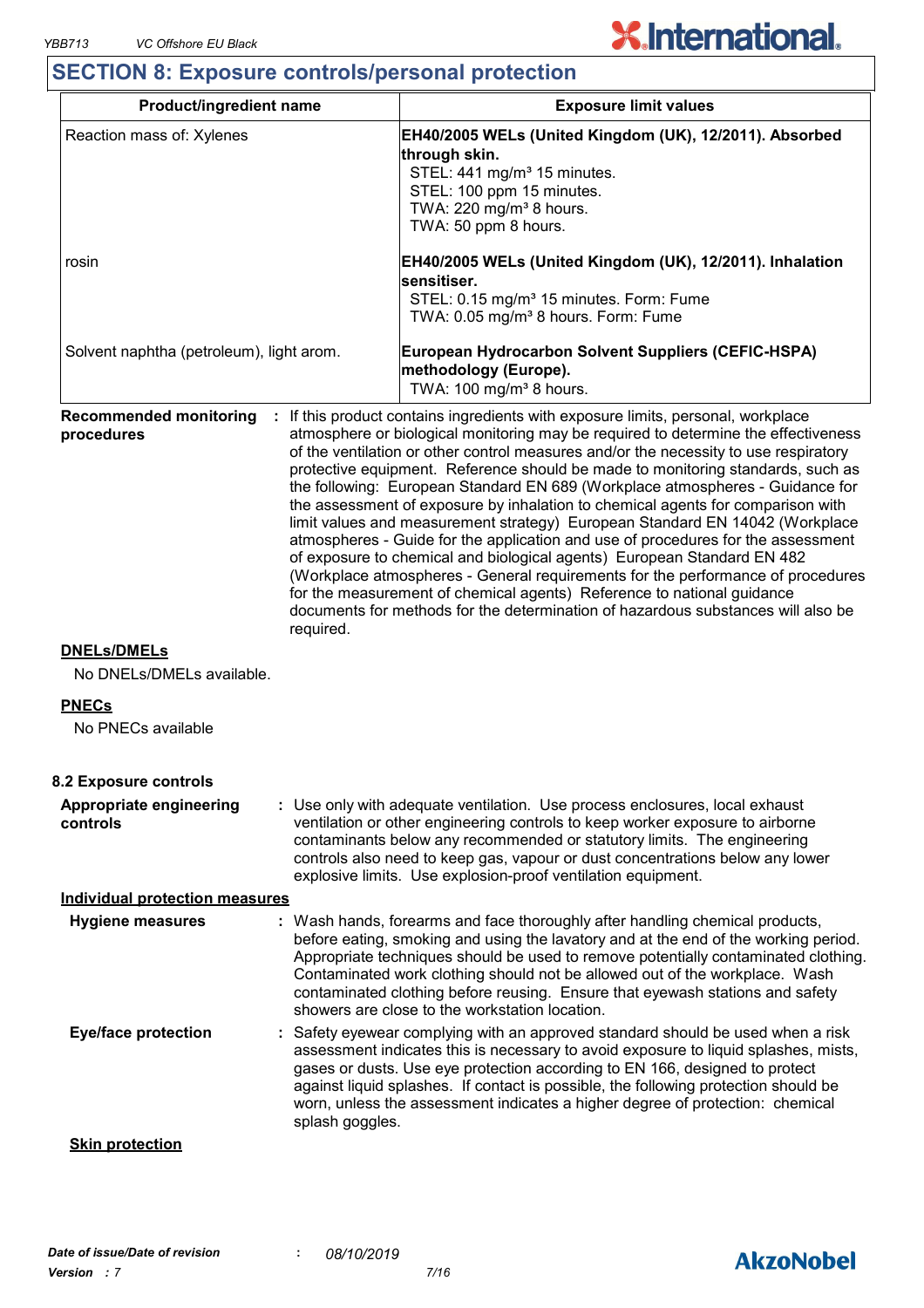**AkzoNobel** 

### **SECTION 8: Exposure controls/personal protection**

| <b>Hand protection</b>                    | : Use chemical resistant gloves classified under Standard EN 374: Protective gloves<br>against chemicals and micro-organisms. Recommended: Viton® or Nitrile<br>gloves. When prolonged or frequently repeated contact may occur, a glove with a<br>protection class of 6 (breakthrough time greater than 480 minutes according to EN<br>374) is recommended. When only brief contact is expected, a glove with a<br>protection class of 2 or higher (breakthrough time greater than 30 minutes<br>according to EN 374) is recommended. The user must check that the final choice<br>of type of glove selected for handling this product is the most appropriate and takes<br>into account the particular conditions of use, as included in the user's risk<br>assessment. NOTICE: The selection of a specific glove for a particular application<br>and duration of use in a workplace should also take into account all relevant<br>workplace factors such as, but not limited to: Other chemicals which may be<br>handled, physical requirements (cut/puncture protection, dexterity, thermal<br>protection), potential body reactions to glove materials, as well as the instructions/<br>specifications provided by the glove supplier. Barrier creams may help to protect<br>the exposed areas of the skin but should not be applied once exposure has<br>occurred. |
|-------------------------------------------|--------------------------------------------------------------------------------------------------------------------------------------------------------------------------------------------------------------------------------------------------------------------------------------------------------------------------------------------------------------------------------------------------------------------------------------------------------------------------------------------------------------------------------------------------------------------------------------------------------------------------------------------------------------------------------------------------------------------------------------------------------------------------------------------------------------------------------------------------------------------------------------------------------------------------------------------------------------------------------------------------------------------------------------------------------------------------------------------------------------------------------------------------------------------------------------------------------------------------------------------------------------------------------------------------------------------------------------------------------------------------|
| <b>Body protection</b>                    | Personal protective equipment for the body should be selected based on the task<br>being performed and the risks involved and should be approved by a specialist<br>before handling this product. EN ISO 13688 When there is a risk of ignition from<br>static electricity, wear anti-static protective clothing. For the greatest protection<br>from static discharges, clothing should include anti-static overalls, boots and gloves.<br>Refer to European Standard EN 1149 for further information on material and design<br>requirements and test methods.                                                                                                                                                                                                                                                                                                                                                                                                                                                                                                                                                                                                                                                                                                                                                                                                          |
| Other skin protection                     | : Appropriate footwear and any additional skin protection measures should be<br>selected based on the task being performed and the risks involved and should be<br>approved by a specialist before handling this product.                                                                                                                                                                                                                                                                                                                                                                                                                                                                                                                                                                                                                                                                                                                                                                                                                                                                                                                                                                                                                                                                                                                                                |
| <b>Respiratory protection</b>             | Use a properly fitted, air-purifying or air-fed respirator complying with an approved<br>standard if a risk assessment indicates this is necessary according to EN529.<br>Respirator selection must be based on known or anticipated exposure levels, the<br>hazards of the product and the safe working limits of the selected respirator.                                                                                                                                                                                                                                                                                                                                                                                                                                                                                                                                                                                                                                                                                                                                                                                                                                                                                                                                                                                                                              |
| <b>Environmental exposure</b><br>controls | Emissions from ventilation or work process equipment should be checked to<br>ensure they comply with the requirements of environmental protection legislation.<br>In some cases, fume scrubbers, filters or engineering modifications to the process<br>equipment will be necessary to reduce emissions to acceptable levels.                                                                                                                                                                                                                                                                                                                                                                                                                                                                                                                                                                                                                                                                                                                                                                                                                                                                                                                                                                                                                                            |

### **SECTION 9: Physical and chemical properties**

| 9.1 Information on basic physical and chemical properties |  |                                                              |  |  |
|-----------------------------------------------------------|--|--------------------------------------------------------------|--|--|
| <b>Appearance</b>                                         |  |                                                              |  |  |
| <b>Physical state</b>                                     |  | $:$ Liquid.                                                  |  |  |
| Colour                                                    |  | : Black.                                                     |  |  |
| Odour                                                     |  | : Solvent.                                                   |  |  |
| <b>Odour threshold</b>                                    |  | : Not available.                                             |  |  |
| рH                                                        |  | : Not applicable.                                            |  |  |
| Melting point/freezing point                              |  | : Not available.                                             |  |  |
| Initial boiling point and<br>boiling range                |  | : Lowest known value: $136.16^{\circ}$ C (277.1°F) (xylene). |  |  |
| <b>Flash point</b>                                        |  | : Closed cup: $30^{\circ}$ C                                 |  |  |
| <b>Evaporation rate</b>                                   |  | $:$ Not available.                                           |  |  |
| Flammability (solid, gas)                                 |  | $\therefore$ Not available.                                  |  |  |
| Upper/lower flammability or<br>explosive limits           |  | : Greatest known range: Lower: 0.8% Upper: 6.7% (xylene)     |  |  |
| Vapour pressure                                           |  | : Not available.                                             |  |  |
| <b>Vapour density</b>                                     |  | $\therefore$ Not available.                                  |  |  |
| <b>Relative density</b>                                   |  | : 1.19                                                       |  |  |
| Solubility(ies)                                           |  | Insoluble in the following materials: cold water.            |  |  |
|                                                           |  |                                                              |  |  |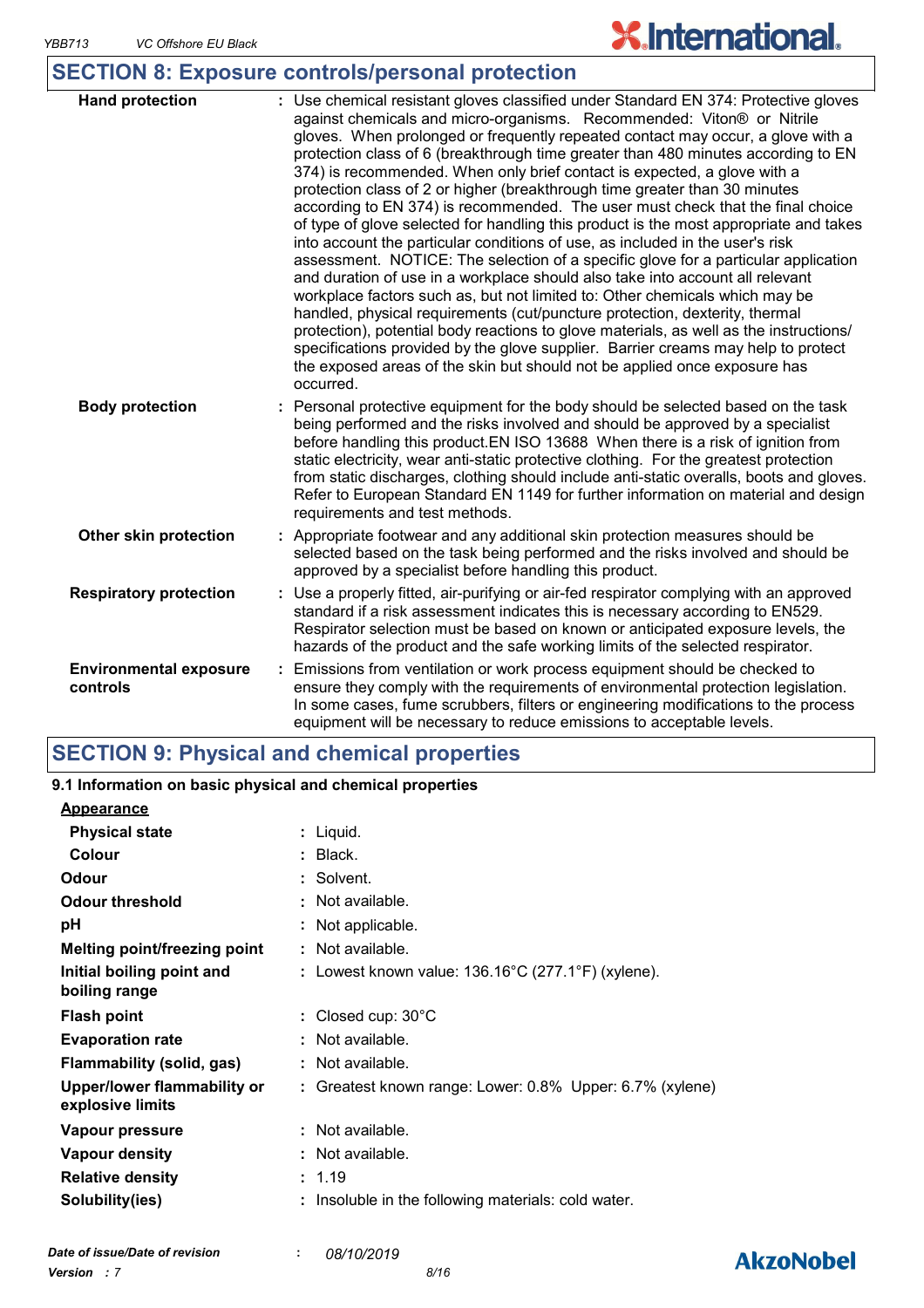### **SECTION 9: Physical and chemical properties**

| <b>Partition coefficient: n-octanol/: Not available.</b><br>water |                                                            |
|-------------------------------------------------------------------|------------------------------------------------------------|
| <b>Auto-ignition temperature</b>                                  | : Not available.                                           |
| Decomposition temperature                                         | : Not available.                                           |
| <b>Viscosity</b>                                                  | : Kinematic (room temperature): $66 \text{ mm}^2/\text{s}$ |
| <b>Explosive properties</b>                                       | : Not available.                                           |
| <b>Oxidising properties</b>                                       | $:$ Not available.                                         |

#### **9.2 Other information**

No additional information.

## **SECTION 10: Stability and reactivity**

| 10.1 Reactivity                            | : No specific test data related to reactivity available for this product or its ingredients.                                                                                 |
|--------------------------------------------|------------------------------------------------------------------------------------------------------------------------------------------------------------------------------|
| <b>10.2 Chemical stability</b>             | : The product is stable.                                                                                                                                                     |
| 10.3 Possibility of<br>hazardous reactions | : Under normal conditions of storage and use, hazardous reactions will not occur.                                                                                            |
| 10.4 Conditions to avoid                   | : Avoid all possible sources of ignition (spark or flame). Do not pressurise, cut, weld,<br>braze, solder, drill, grind or expose containers to heat or sources of ignition. |
| 10.5 Incompatible materials                | : Reactive or incompatible with the following materials:<br>oxidizing materials                                                                                              |
| 10.6 Hazardous<br>decomposition products   | : Under normal conditions of storage and use, hazardous decomposition products<br>should not be produced.                                                                    |

### **SECTION 11: Toxicological information**

#### **11.1 Information on toxicological effects**

#### **Acute toxicity**

| Product/ingredient name   | <b>Result</b>                | <b>Species</b> | <b>Dose</b> | <b>Exposure</b> |
|---------------------------|------------------------------|----------------|-------------|-----------------|
| Reaction mass of: Xylenes | <b>ILC50 Inhalation Gas.</b> | Rat            | 5000 ppm    | l 4 hours       |
|                           | LD50 Oral                    | Rat            | 4300 mg/kg  |                 |
| rosin                     | LD50 Oral                    | Rat            | 7600 mg/kg  |                 |
| Solvent naphtha           | LD50 Oral                    | Rat            | 8400 mg/kg  |                 |
| (petroleum), light arom.  |                              |                |             |                 |

**Conclusion/Summary :** Not available.

#### **Acute toxicity estimates**

| Route              | <b>ATE value</b>     |  |  |
|--------------------|----------------------|--|--|
| Dermal             | $\vert$ 2219.6 mg/kg |  |  |
| Inhalation (gases) | 10088.9 ppm          |  |  |

#### **Irritation/Corrosion**

| <b>Product/ingredient name</b> | <b>Result</b>            | <b>Species</b> | <b>Score</b>                 | <b>Exposure</b>     | <b>Observation</b>       |
|--------------------------------|--------------------------|----------------|------------------------------|---------------------|--------------------------|
| Reaction mass of: Xylenes      | Eyes - Mild irritant     | Rabbit         | $\overline{\phantom{a}}$     | 87 milligrams       |                          |
|                                | Eyes - Severe irritant   | Rabbit         | $\overline{\phantom{a}}$     | 124 hours 5         | $\overline{\phantom{a}}$ |
|                                |                          |                |                              | milligrams          |                          |
|                                | Skin - Mild irritant     | Rat            | $\overline{\phantom{a}}$     | 8 hours 60          | $\overline{\phantom{a}}$ |
|                                |                          |                |                              | <b>Imicroliters</b> |                          |
|                                | Skin - Moderate irritant | Rabbit         | $\qquad \qquad \blacksquare$ | 124 hours 500 1     |                          |
|                                |                          |                |                              | milligrams          |                          |
|                                | Skin - Moderate irritant | Rabbit         | $\qquad \qquad \blacksquare$ | 100 Percent         | $\overline{\phantom{a}}$ |
|                                |                          |                |                              |                     |                          |

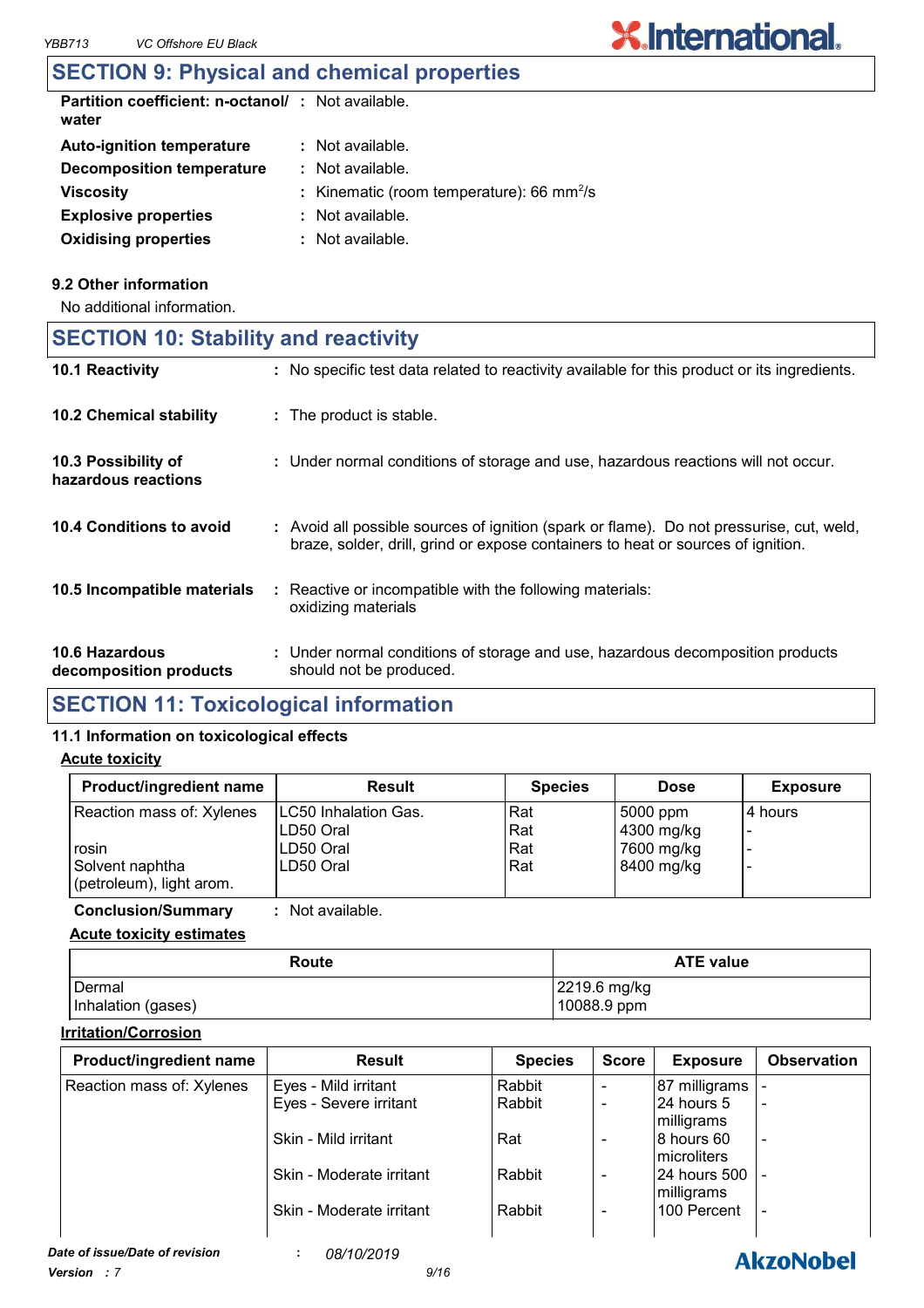## **SECTION 11: Toxicological information**

| zinc oxide                                       | Eyes - Mild irritant | Rabbit | $\overline{\phantom{0}}$ | 24 hours 500 |                |
|--------------------------------------------------|----------------------|--------|--------------------------|--------------|----------------|
|                                                  |                      |        |                          | milligrams   |                |
|                                                  | Skin - Mild irritant | Rabbit | $\overline{\phantom{a}}$ | 24 hours 500 | $\blacksquare$ |
|                                                  |                      |        |                          | milligrams   |                |
| Solvent naphtha (petroleum),                     | Eyes - Mild irritant | Rabbit | $\overline{\phantom{a}}$ | 24 hours 100 | $\blacksquare$ |
| light arom.                                      |                      |        |                          | microliters  |                |
|                                                  |                      |        |                          |              |                |
| <b>Conclusion/Summary</b>                        | : Not available.     |        |                          |              |                |
| <b>Sensitisation</b>                             |                      |        |                          |              |                |
| <b>Conclusion/Summary</b>                        | : Not available.     |        |                          |              |                |
| <b>Mutagenicity</b>                              |                      |        |                          |              |                |
| <b>Conclusion/Summary</b>                        | $:$ Not available.   |        |                          |              |                |
| <b>Carcinogenicity</b>                           |                      |        |                          |              |                |
| <b>Conclusion/Summary</b>                        | : Not available.     |        |                          |              |                |
| <b>Reproductive toxicity</b>                     |                      |        |                          |              |                |
| <b>Conclusion/Summary</b>                        | : Not available.     |        |                          |              |                |
| <b>Teratogenicity</b>                            |                      |        |                          |              |                |
| <b>Conclusion/Summary</b>                        | : Not available.     |        |                          |              |                |
| Specific target organ toxicity (single exposure) |                      |        |                          |              |                |

| Product/ingredient name                  | Category   | Route of<br>exposure | <b>Target organs</b>                                    |
|------------------------------------------|------------|----------------------|---------------------------------------------------------|
| Reaction mass of: Xylenes                | Category 3 | Not applicable.      | <b>Respiratory tract</b><br><b>l</b> irritation         |
| Solvent naphtha (petroleum), light arom. | Category 3 | Not applicable.      | Respiratory tract<br>irritation and<br>Narcotic effects |

#### **Specific target organ toxicity (repeated exposure)**

| <b>Product/ingredient name</b> | Category   | <b>Route of</b><br>exposure | <b>Target organs</b> |
|--------------------------------|------------|-----------------------------|----------------------|
| Reaction mass of: Xylenes      | Category 2 | Not determined              | Not determined       |

#### **Aspiration hazard**

| <b>Product/ingredient name</b>           | Result                                |
|------------------------------------------|---------------------------------------|
| Reaction mass of: Xylenes                | <b>ASPIRATION HAZARD - Category 1</b> |
| Solvent naphtha (petroleum), light arom. | <b>ASPIRATION HAZARD - Category 1</b> |

#### **Information on likely routes : Not available.**

**of exposure**

**Potential acute health effects**

| Eye contact         | : Causes serious eye irritation.                               |
|---------------------|----------------------------------------------------------------|
| <b>Inhalation</b>   | : Harmful if inhaled. May cause respiratory irritation.        |
| <b>Skin contact</b> | : Causes skin irritation. May cause an allergic skin reaction. |
| Ingestion           | : Irritating to mouth, throat and stomach.                     |

#### **Symptoms related to the physical, chemical and toxicological characteristics**

| Eye contact | : Adverse symptoms may include the following:<br>pain or irritation<br>watering<br>redness |
|-------------|--------------------------------------------------------------------------------------------|
|             |                                                                                            |

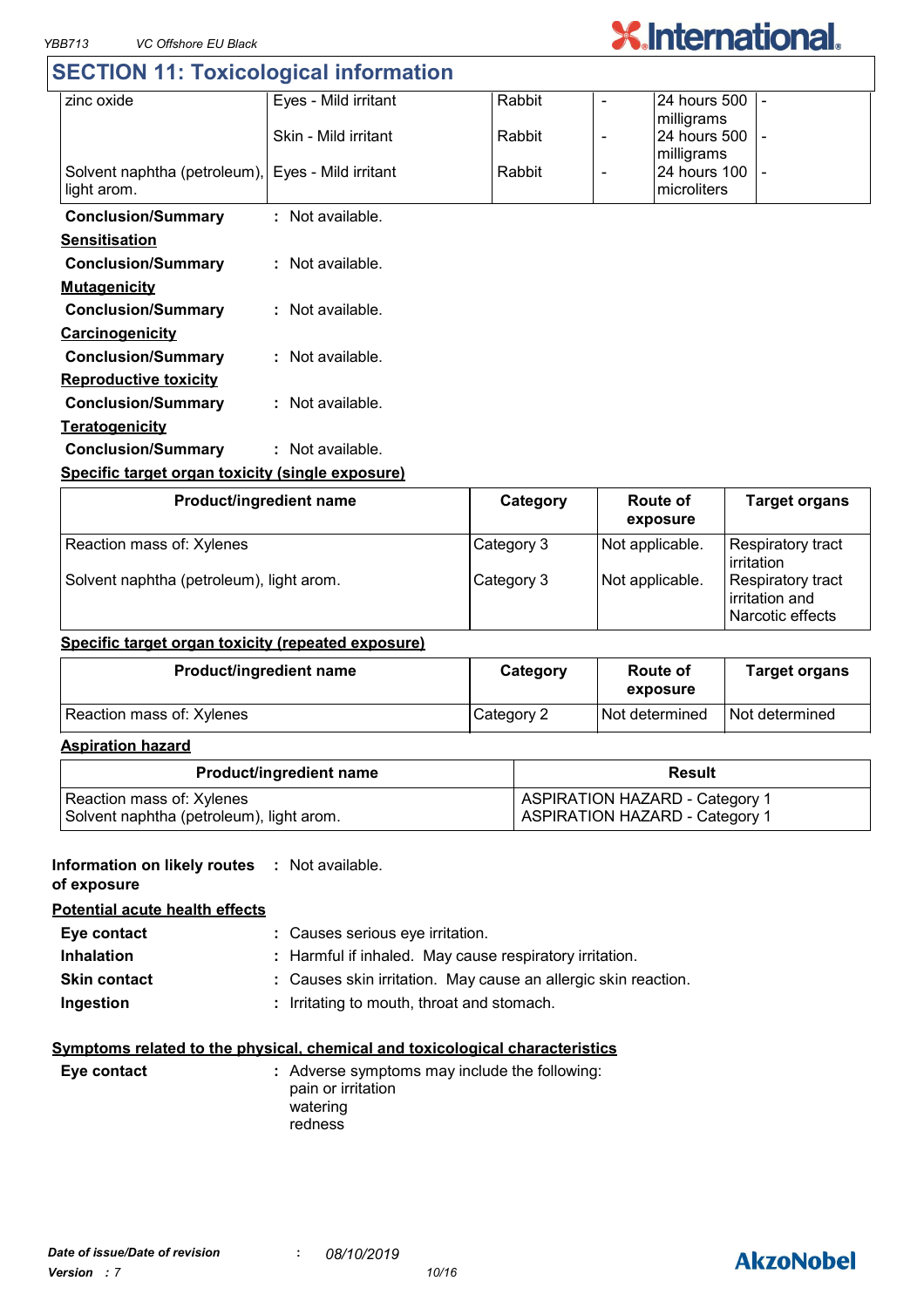## **SECTION 11: Toxicological information**

| <b>Inhalation</b>   | : Adverse symptoms may include the following:<br>respiratory tract irritation<br>coughing<br>headache<br>drowsiness/fatigue<br>dizziness/vertigo<br>muscle weakness<br>unconsciousness |
|---------------------|----------------------------------------------------------------------------------------------------------------------------------------------------------------------------------------|
| <b>Skin contact</b> | : Adverse symptoms may include the following:<br>irritation<br>redness                                                                                                                 |
| Ingestion           | No specific data.                                                                                                                                                                      |

#### **Delayed and immediate effects as well as chronic effects from short and long-term exposure**

| <b>Short term exposure</b>                        |                                                                                                                                                                              |
|---------------------------------------------------|------------------------------------------------------------------------------------------------------------------------------------------------------------------------------|
| <b>Potential immediate</b><br>effects             | $:$ Not available.                                                                                                                                                           |
| <b>Potential delayed effects</b>                  | : Not available.                                                                                                                                                             |
| Long term exposure                                |                                                                                                                                                                              |
| <b>Potential immediate</b><br>effects             | : Not available.                                                                                                                                                             |
| <b>Potential delayed effects : Not available.</b> |                                                                                                                                                                              |
| <b>Potential chronic health effects</b>           |                                                                                                                                                                              |
| Not available.                                    |                                                                                                                                                                              |
| <b>Conclusion/Summary</b>                         | : Not available.                                                                                                                                                             |
| General                                           | May cause damage to organs through prolonged or repeated exposure. Once<br>sensitized, a severe allergic reaction may occur when subsequently exposed to very<br>low levels. |
| Carcinogenicity                                   | : No known significant effects or critical hazards.                                                                                                                          |
| <b>Mutagenicity</b>                               | : No known significant effects or critical hazards.                                                                                                                          |
| <b>Teratogenicity</b>                             | : No known significant effects or critical hazards.                                                                                                                          |
| <b>Developmental effects</b>                      | : No known significant effects or critical hazards.                                                                                                                          |
| <b>Fertility effects</b>                          | No known significant effects or critical hazards.                                                                                                                            |
|                                                   |                                                                                                                                                                              |

#### **Other information :** : Not available.

### **SECTION 12: Ecological information**

#### **12.1 Toxicity**

| Product/ingredient name                                                       | <b>Result</b>                       | <b>Species</b>                                                           | <b>Exposure</b> |
|-------------------------------------------------------------------------------|-------------------------------------|--------------------------------------------------------------------------|-----------------|
| Reaction mass of: Xylenes                                                     | Acute LC50 8500 µg/l Marine water   | Crustaceans - Palaemonetes<br>pugio                                      | 48 hours        |
|                                                                               | Acute LC50 13400 µg/l Fresh water   | Fish - Pimephales promelas                                               | 96 hours        |
| zinc oxide                                                                    | Acute EC50 0.042 mg/l Fresh water   | Algae - Pseudokirchneriella<br>subcapitata - Exponential<br>growth phase | 72 hours        |
|                                                                               | Acute EC50 1 mg/l Fresh water       | Daphnia - Daphnia magna -<br><b>Neonate</b>                              | 48 hours        |
|                                                                               | Acute IC50 0.17 mg/l                | Algae - Selenastrum<br>capricornutum                                     | 72 hours        |
|                                                                               | Acute LC50 1.1 mg/l                 | Fish - Oncorhynchus Mykiss                                               | 96 hours        |
|                                                                               | Chronic NOEC 0.017 mg/l Fresh water | Algae - Pseudokirchneriella<br>subcapitata - Exponential<br>growth phase | 72 hours        |
| Solvent naphtha (petroleum), Acute EC50 6.14 mg/m <sup>3</sup><br>light arom. |                                     | Daphnia                                                                  | 48 hours        |

### **AkzoNobel**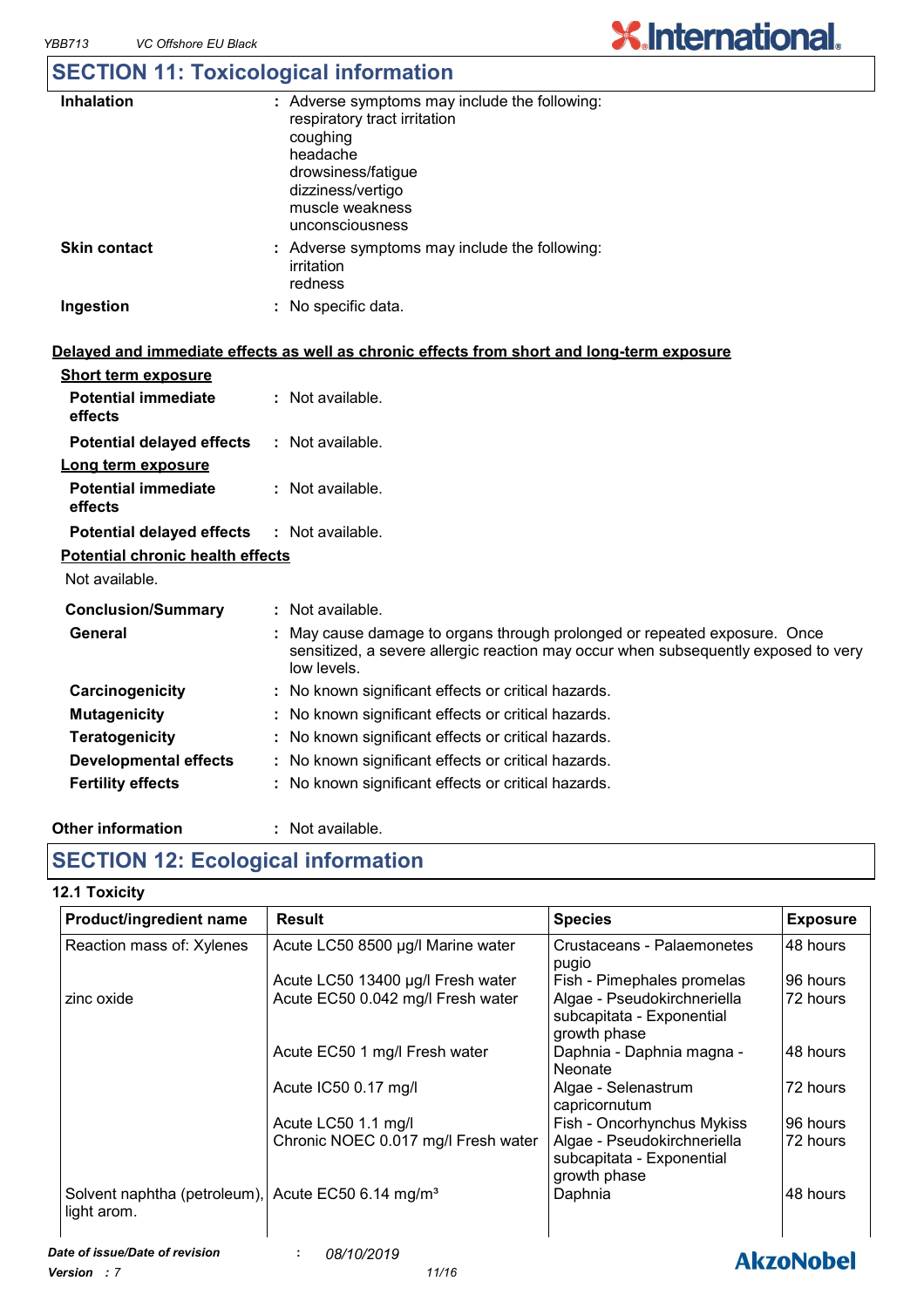### **SECTION 12: Ecological information**

| o<br>ng/m°<br>⊔t∈<br>י ורי<br>. .<br>________ | <b>MVKIC</b><br>$\sim$<br>-<br>__<br>____ | hours<br>ur<br>. |
|-----------------------------------------------|-------------------------------------------|------------------|

**Conclusion/Summary :** Not available.

#### **12.2 Persistence and degradability**

| <b>Conclusion/Summary</b>      | Not available.    |                   |                  |
|--------------------------------|-------------------|-------------------|------------------|
| <b>Product/ingredient name</b> | Aquatic half-life | <b>Photolysis</b> | Biodegradability |
| l zinc oxide                   |                   |                   | Not readily      |

#### **12.3 Bioaccumulative potential**

| <b>Product/ingredient name</b> | $\mathsf{LocP}_\mathsf{ow}$ | <b>BCF</b>   | <b>Potential</b> |
|--------------------------------|-----------------------------|--------------|------------------|
| Reaction mass of: Xylenes      | 3.12                        | 18.1 to 25.9 | l low            |
| I zinc oxide                   |                             | 60960        | high             |
| rosin                          | 1.9 to 7.7                  |              | high             |

#### **12.4 Mobility in soil**

| Soil/water partition<br>coefficient $(K_{oc})$ | : Not available.   |
|------------------------------------------------|--------------------|
| <b>Mobility</b>                                | $:$ Not available. |

#### **12.5 Results of PBT and vPvB assessment**

| <b>PBT</b>  | : Not applicable. |
|-------------|-------------------|
| <b>vPvB</b> | : Not applicable. |

**12.6 Other adverse effects** : No known significant effects or critical hazards.

### **SECTION 13: Disposal considerations**

The information in this section contains generic advice and guidance. The list of Identified Uses in Section 1 should be consulted for any available use-specific information provided in the Exposure Scenario(s).

#### **13.1 Waste treatment methods**

| ► | האוומס |  |
|---|--------|--|
|   |        |  |

| <b>Methods of disposal</b> | : The generation of waste should be avoided or minimised wherever possible.<br>Disposal of this product, solutions and any by-products should at all times comply<br>with the requirements of environmental protection and waste disposal legislation<br>and any regional local authority requirements.<br>Dispose of surplus and non-recyclable products via a licensed waste disposal<br>contractor. Waste should not be disposed of untreated to the sewer unless fully<br>compliant with the requirements of all authorities with jurisdiction. |
|----------------------------|-----------------------------------------------------------------------------------------------------------------------------------------------------------------------------------------------------------------------------------------------------------------------------------------------------------------------------------------------------------------------------------------------------------------------------------------------------------------------------------------------------------------------------------------------------|
| <b>Hazardous waste</b>     | : The classification of the product may meet the criteria for a hazardous waste.                                                                                                                                                                                                                                                                                                                                                                                                                                                                    |

**European waste catalogue (EWC)**

| Code number                | <b>Waste designation</b><br>waste paint and varnish containing organic solvents or other hazardous substances                                                                                                                                               |  |  |
|----------------------------|-------------------------------------------------------------------------------------------------------------------------------------------------------------------------------------------------------------------------------------------------------------|--|--|
| EWC 08 01 11*              |                                                                                                                                                                                                                                                             |  |  |
| <u>Packaging</u>           |                                                                                                                                                                                                                                                             |  |  |
| <b>Methods of disposal</b> | : Ensure waste is collected and contained. Store separately. Dispose of containers<br>contaminated by the product in accordance with local or national legal provisions.<br>This material and its container must be disposed of as hazardous waste. Dispose |  |  |

of via a licensed waste disposal contractor.

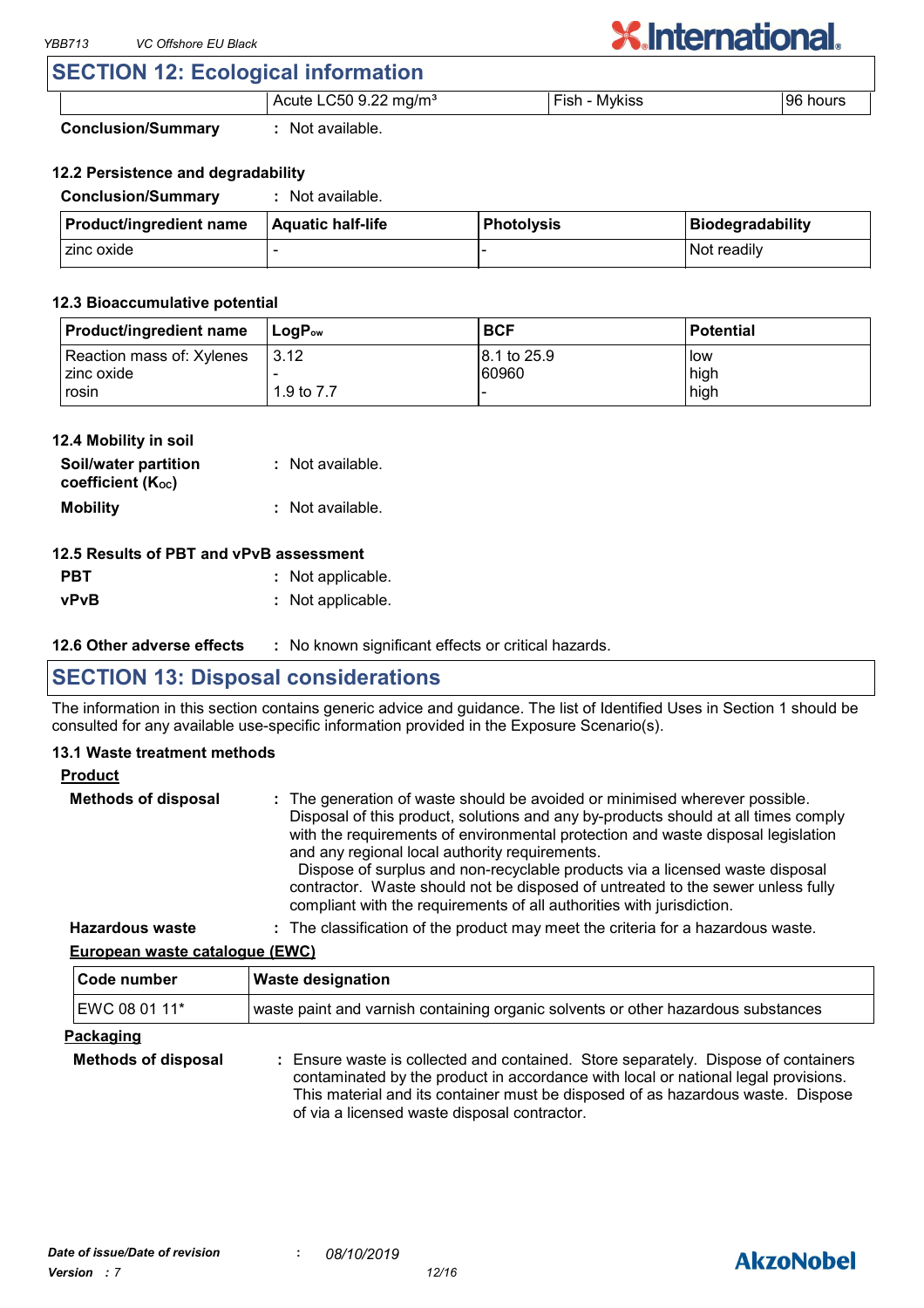### **SECTION 13: Disposal considerations**

**Special precautions :** This material and its container must be disposed of in a safe way. Care should be taken when handling emptied containers that have not been cleaned or rinsed out. Empty containers or liners may retain some product residues. Vapour from product residues may create a highly flammable or explosive atmosphere inside the container. Do not cut, weld or grind used containers unless they have been cleaned thoroughly internally. Avoid dispersal of spilt material and runoff and contact with soil, waterways, drains and sewers.

### **SECTION 14: Transport information**

|                                    | <b>ADR/RID</b>                                                                                                                                                                                 | <b>IMDG</b>                                                                                             | <b>IATA</b>                                                                                                          |
|------------------------------------|------------------------------------------------------------------------------------------------------------------------------------------------------------------------------------------------|---------------------------------------------------------------------------------------------------------|----------------------------------------------------------------------------------------------------------------------|
| 14.1 UN number                     | <b>UN1263</b>                                                                                                                                                                                  | <b>UN1263</b>                                                                                           | <b>UN1263</b>                                                                                                        |
| 14.2 UN proper<br>shipping name    | <b>PAINT</b>                                                                                                                                                                                   | PAINT. Marine pollutant (zinc<br>oxide, Solvent naphtha<br>(petroleum), light arom.)                    | <b>PAINT</b>                                                                                                         |
| 14.3 Transport<br>hazard class(es) | 3                                                                                                                                                                                              | 3                                                                                                       | 3                                                                                                                    |
| 14.4 Packing<br>group              | III                                                                                                                                                                                            | III                                                                                                     | $\mathbf{III}$                                                                                                       |
| 14.5<br>Environmental<br>hazards   | Yes.                                                                                                                                                                                           | Yes.                                                                                                    | No.                                                                                                                  |
| <b>Additional</b><br>information   | The environmentally hazardous<br>substance mark is not required<br>when transported in sizes of ≤5<br>L or $\leq$ 5 kg.<br><b>Special provisions</b><br>640 (E)<br><b>Tunnel code</b><br>(D/E) | The marine pollutant mark is<br>not required when transported<br>in sizes of $\leq 5$ L or $\leq 5$ kg. | The environmentally<br>hazardous substance mark<br>may appear if required by<br>other transportation<br>regulations. |

**IMDG Code Segregation group :** Not applicable.

|      | 14.6 Special precautions for : Transport within user's premises: always transport in closed containers that are |
|------|-----------------------------------------------------------------------------------------------------------------|
| user | upright and secure. Ensure that persons transporting the product know what to do in                             |
|      | the event of an accident or spillage.                                                                           |

| 14.7 Transport in bulk         | : Not available. |
|--------------------------------|------------------|
| according to Annex II of       |                  |
| <b>Marpol and the IBC Code</b> |                  |

### **SECTION 15: Regulatory information**

**15.1 Safety, health and environmental regulations/legislation specific for the substance or mixture EU Regulation (EC) No. 1907/2006 (REACH)**

**Annex XIV - List of substances subject to authorisation**

#### **Annex XIV**

#### **Substances of very high concern**

None of the components are listed.

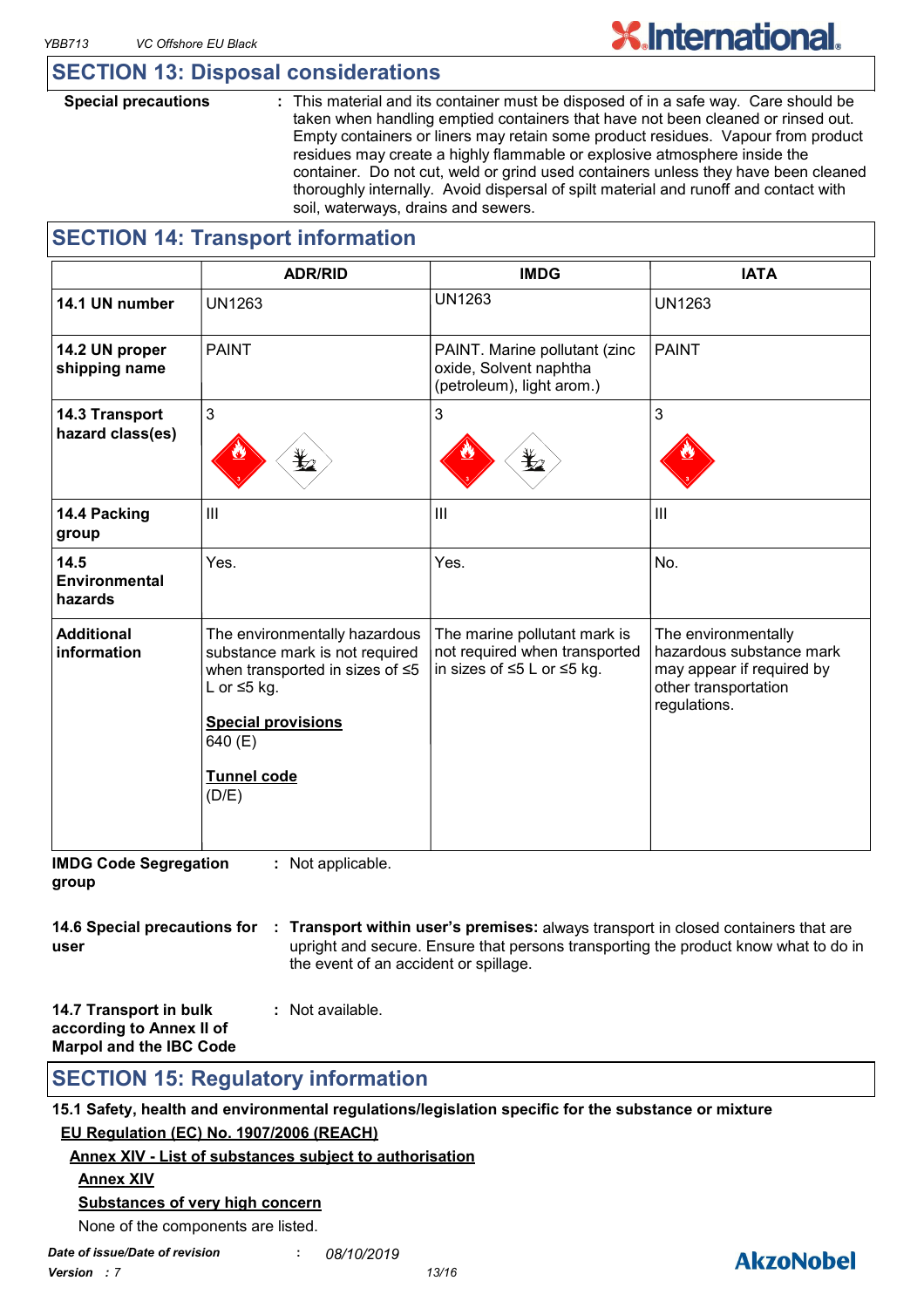### **SECTION 15: Regulatory information**

| Annex XVII - Restrictions : Not applicable.<br>on the manufacture,<br>placing on the market<br>and use of certain<br>dangerous substances,<br>mixtures and articles<br><b>Other EU requlations</b> |                                                                                                                                |
|----------------------------------------------------------------------------------------------------------------------------------------------------------------------------------------------------|--------------------------------------------------------------------------------------------------------------------------------|
| <b>Europe inventory</b>                                                                                                                                                                            | : Not determined.                                                                                                              |
| Special packaging requirements                                                                                                                                                                     |                                                                                                                                |
| <b>Containers to be fitted</b><br>with child-resistant<br>fastenings                                                                                                                               | : Not applicable.                                                                                                              |
| Tactile warning of danger : Yes, applicable.                                                                                                                                                       |                                                                                                                                |
| Ozone depleting substances (1005/2009/EU)<br>Not listed.                                                                                                                                           |                                                                                                                                |
| Prior Informed Consent (PIC) (649/2012/EU)<br>Not listed.                                                                                                                                          |                                                                                                                                |
| <b>Biocidal products regulation</b>                                                                                                                                                                |                                                                                                                                |
| <b>Product type</b>                                                                                                                                                                                | : PT21 Antifouling products Liquid. Paint.                                                                                     |
| <b>Type (Antifouling)</b>                                                                                                                                                                          | : Antifouling Type - Organotin-free conventional                                                                               |
| <b>Active substances</b>                                                                                                                                                                           |                                                                                                                                |
| Ingredient name                                                                                                                                                                                    |                                                                                                                                |
| dicopper oxide                                                                                                                                                                                     |                                                                                                                                |
|                                                                                                                                                                                                    | Directions for use, frequency of application and dose rate                                                                     |
|                                                                                                                                                                                                    | Theoretical Coverage: Airless Spray 6 m2/l @ 60 micron dft                                                                     |
|                                                                                                                                                                                                    | Theoretical Coverage: Brush, Roller 12 m2/l @ 30 micron dft                                                                    |
| <b>Restrictions on use</b>                                                                                                                                                                         | For professional and amateur use.                                                                                              |
| <b>Application methods:</b>                                                                                                                                                                        | : Application Method: Airless Spray, Brush, Roller.                                                                            |
| <b>Recommended Cleaner.</b>                                                                                                                                                                        | : Use VC General Thinner for cleaning of paint application equipment.                                                          |
| <b>IMO</b>                                                                                                                                                                                         | Compliant with the International Convention on the Control of Harmful<br>Antifouling Systems on Ships, 2001.                   |
| <b>National regulations</b><br><b>Biocidal products regulation</b>                                                                                                                                 |                                                                                                                                |
| <b>Product type</b>                                                                                                                                                                                | : PT21 Antifouling products Liquid. Paint.                                                                                     |
| <b>References</b>                                                                                                                                                                                  | : Conforms to Regulation (EC) No. 1907/2006 (REACH), Annex II and Regulation<br>(EC) No. 1272/2008 (CLP)                       |
| <b>15.2 Chemical safety</b><br>assessment                                                                                                                                                          | : No Chemical Safety Assessment has been carried out.                                                                          |
| <b>SECTION 16: Other information</b>                                                                                                                                                               |                                                                                                                                |
|                                                                                                                                                                                                    | $\nabla$ Indicates information that has changed from previously issued version.                                                |
| <b>Abbreviations and</b><br>acronyms                                                                                                                                                               | : ATE = Acute Toxicity Estimate<br>CLP = Classification, Labelling and Packaging Regulation [Regulation (EC) No.<br>1272/2008] |

DMEL = Derived Minimal Effect Level

DNEL = Derived No Effect Level EUH statement = CLP-specific Hazard statement

PBT = Persistent, Bioaccumulative and Toxic

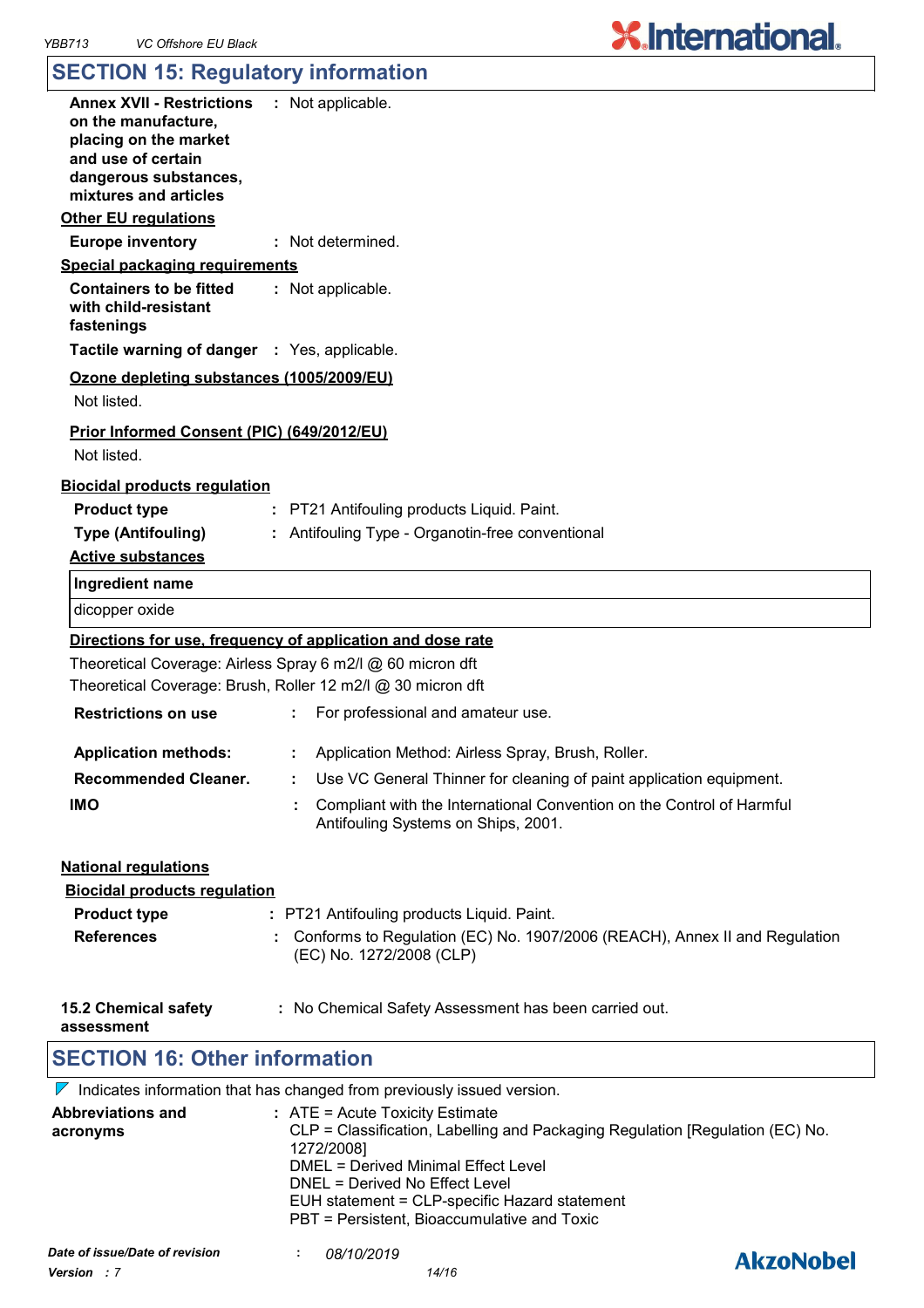### **SECTION 16: Other information**

**X.International.** 

### PNEC = Predicted No Effect Concentration

RRN = REACH Registration Number

vPvB = Very Persistent and Very Bioaccumulative

#### **Procedure used to derive the classification according to Regulation (EC) No. 1272/2008 [CLP/GHS]**

| <b>Classification</b>                                                                                                                                                                                        |                                                                                                                                                                                                                                                                                                                                                                                     | <b>Justification</b>                                                                                                                                                                                                                                                                                                                                                                                                                                                                                                                                                                                                                                                                                                                                                                                                                             |
|--------------------------------------------------------------------------------------------------------------------------------------------------------------------------------------------------------------|-------------------------------------------------------------------------------------------------------------------------------------------------------------------------------------------------------------------------------------------------------------------------------------------------------------------------------------------------------------------------------------|--------------------------------------------------------------------------------------------------------------------------------------------------------------------------------------------------------------------------------------------------------------------------------------------------------------------------------------------------------------------------------------------------------------------------------------------------------------------------------------------------------------------------------------------------------------------------------------------------------------------------------------------------------------------------------------------------------------------------------------------------------------------------------------------------------------------------------------------------|
| Flam. Liq. 3, H226<br>Acute Tox. 4, H332<br>Skin Irrit. 2, H315<br>Eye Irrit. 2, H319<br>Skin Sens. 1, H317<br>STOT SE 3, H335<br><b>STOT RE 2, H373</b><br>Aquatic Acute 1, H400<br>Aquatic Chronic 2, H411 |                                                                                                                                                                                                                                                                                                                                                                                     | On basis of test data<br>Calculation method<br>Calculation method<br>Calculation method<br>Calculation method<br>Calculation method<br>Calculation method<br>Calculation method<br>Calculation method                                                                                                                                                                                                                                                                                                                                                                                                                                                                                                                                                                                                                                            |
| Full text of abbreviated H<br>statements                                                                                                                                                                     | H226<br>H304<br>H312<br>H315<br>H317<br>H319<br>H332<br>H335<br>H336<br>H373<br>H400<br>H410<br>H411<br>H412<br>H413                                                                                                                                                                                                                                                                | Flammable liquid and vapour.<br>May be fatal if swallowed and enters airways.<br>Harmful in contact with skin.<br>Causes skin irritation.<br>May cause an allergic skin reaction.<br>Causes serious eye irritation.<br>Harmful if inhaled.<br>May cause respiratory irritation.<br>May cause drowsiness or dizziness.<br>May cause damage to organs through prolonged or<br>repeated exposure.<br>Very toxic to aquatic life.<br>Very toxic to aquatic life with long lasting effects.<br>Toxic to aquatic life with long lasting effects.<br>Harmful to aquatic life with long lasting effects.<br>May cause long lasting harmful effects to aquatic life.                                                                                                                                                                                      |
| <b>Full text of classifications</b><br>[CLP/GHS]                                                                                                                                                             | Acute Tox. 4, H312<br>Acute Tox. 4, H332<br>Aquatic Acute 1, H400<br>Aquatic Chronic 1, H410<br>Aquatic Chronic 2, H411<br>Aquatic Chronic 3, H412<br>Aquatic Chronic 4, H413<br>Asp. Tox. 1, H304<br><b>EUH066</b><br>Eye Irrit. 2, H319<br>Flam. Liq. 3, H226<br>Skin Irrit. 2, H315<br><b>Skin Sens. 1, H317</b><br><b>STOT RE 2, H373</b><br>STOT SE 3, H335<br>STOT SE 3, H336 | ACUTE TOXICITY (dermal) - Category 4<br><b>ACUTE TOXICITY (inhalation) - Category 4</b><br><b>ACUTE AQUATIC HAZARD - Category 1</b><br>LONG-TERM AQUATIC HAZARD - Category 1<br>LONG-TERM AQUATIC HAZARD - Category 2<br>LONG-TERM AQUATIC HAZARD - Category 3<br>LONG-TERM AQUATIC HAZARD - Category 4<br><b>ASPIRATION HAZARD - Category 1</b><br>Repeated exposure may cause skin dryness or cracking.<br>SERIOUS EYE DAMAGE/ EYE IRRITATION - Category<br>FLAMMABLE LIQUIDS - Category 3<br>SKIN CORROSION/IRRITATION - Category 2<br>SKIN SENSITIZATION - Category 1<br>SPECIFIC TARGET ORGAN TOXICITY (REPEATED<br><b>EXPOSURE) - Category 2</b><br>SPECIFIC TARGET ORGAN TOXICITY (SINGLE<br>EXPOSURE) (Respiratory tract irritation) - Category 3<br>SPECIFIC TARGET ORGAN TOXICITY (SINGLE<br>EXPOSURE) (Narcotic effects) - Category 3 |
| Date of printing                                                                                                                                                                                             | 08/10/2019                                                                                                                                                                                                                                                                                                                                                                          |                                                                                                                                                                                                                                                                                                                                                                                                                                                                                                                                                                                                                                                                                                                                                                                                                                                  |
| Date of issue/ Date of<br>revision                                                                                                                                                                           | : 08/10/2019                                                                                                                                                                                                                                                                                                                                                                        |                                                                                                                                                                                                                                                                                                                                                                                                                                                                                                                                                                                                                                                                                                                                                                                                                                                  |
| Date of previous issue<br><b>Version</b>                                                                                                                                                                     | : 03/09/2018<br>: 7                                                                                                                                                                                                                                                                                                                                                                 |                                                                                                                                                                                                                                                                                                                                                                                                                                                                                                                                                                                                                                                                                                                                                                                                                                                  |
| Notice to reader                                                                                                                                                                                             |                                                                                                                                                                                                                                                                                                                                                                                     |                                                                                                                                                                                                                                                                                                                                                                                                                                                                                                                                                                                                                                                                                                                                                                                                                                                  |